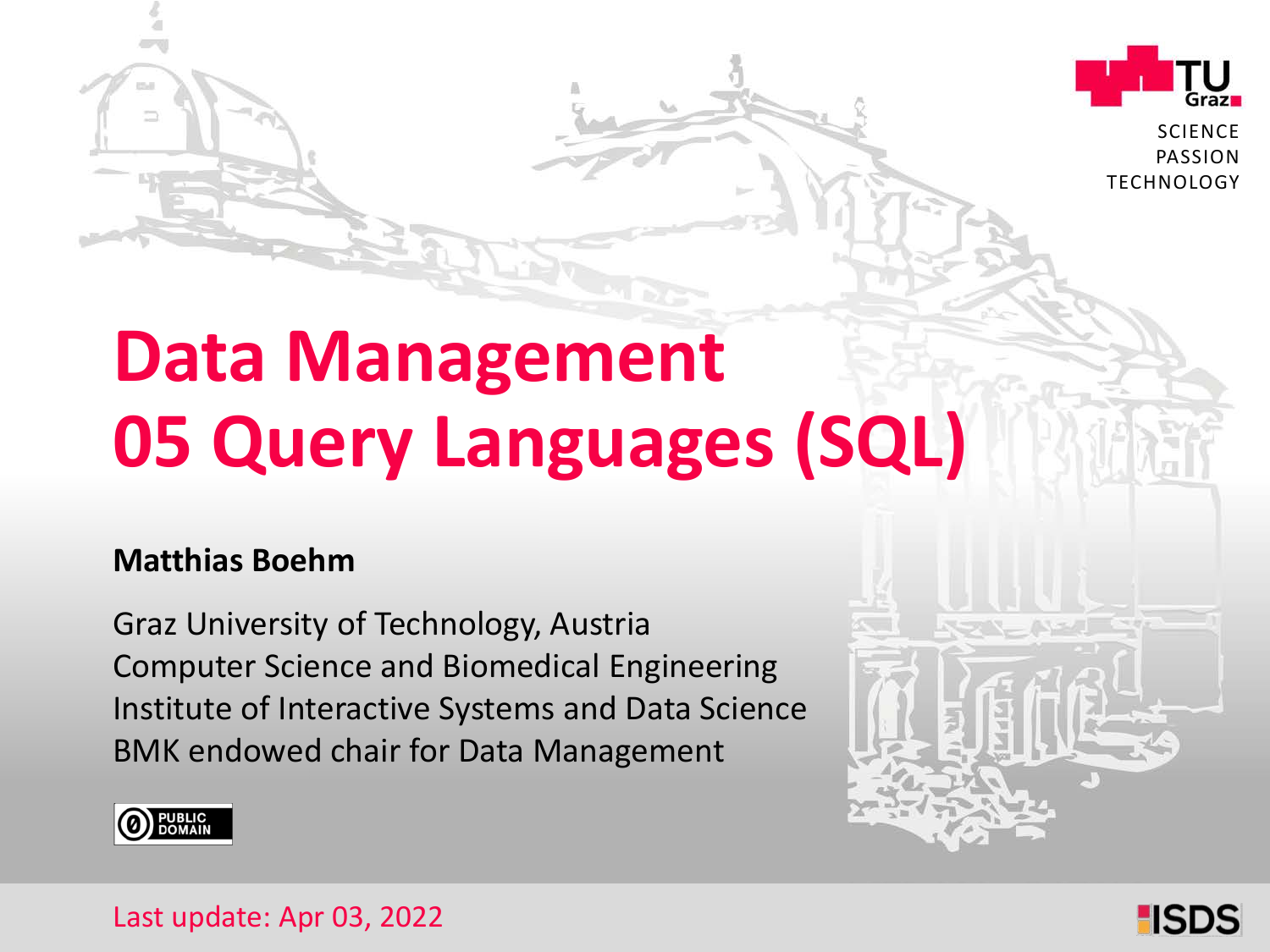

### Announcements/Org

- **#1 Video Recording** 
	- Link in **TeachCenter** & **TUbe** (lectures will be public)
	- Hybrid: HSi13 / <https://tugraz.webex.com/meet/m.boehm>

#### **#2 Exercise 1**

- Deadline: **Mar 29 + 7 late days** in TeachCenter
- Grading starts Apr 06, **drafts are fine** do not resubmit

#### **#3 Exercise 2**

- Task description published last weekend, discussed today
- Deadline: **May 03 + 7 late days** in TeachCenter
- **#4 (Tentative) Exams Dates**
	- July 07, 2.30pm-4.30pm in HS i13 + HS i12 (108  $\rightarrow$  213 seats)
	- July 07, 5.30pm-7.30pm in HS i13 + HS i12 (108  $\rightarrow$  213 seats)
	- July 28, 5.30pm-7.30pm in HS i13 (76  $\rightarrow$  151 seats)



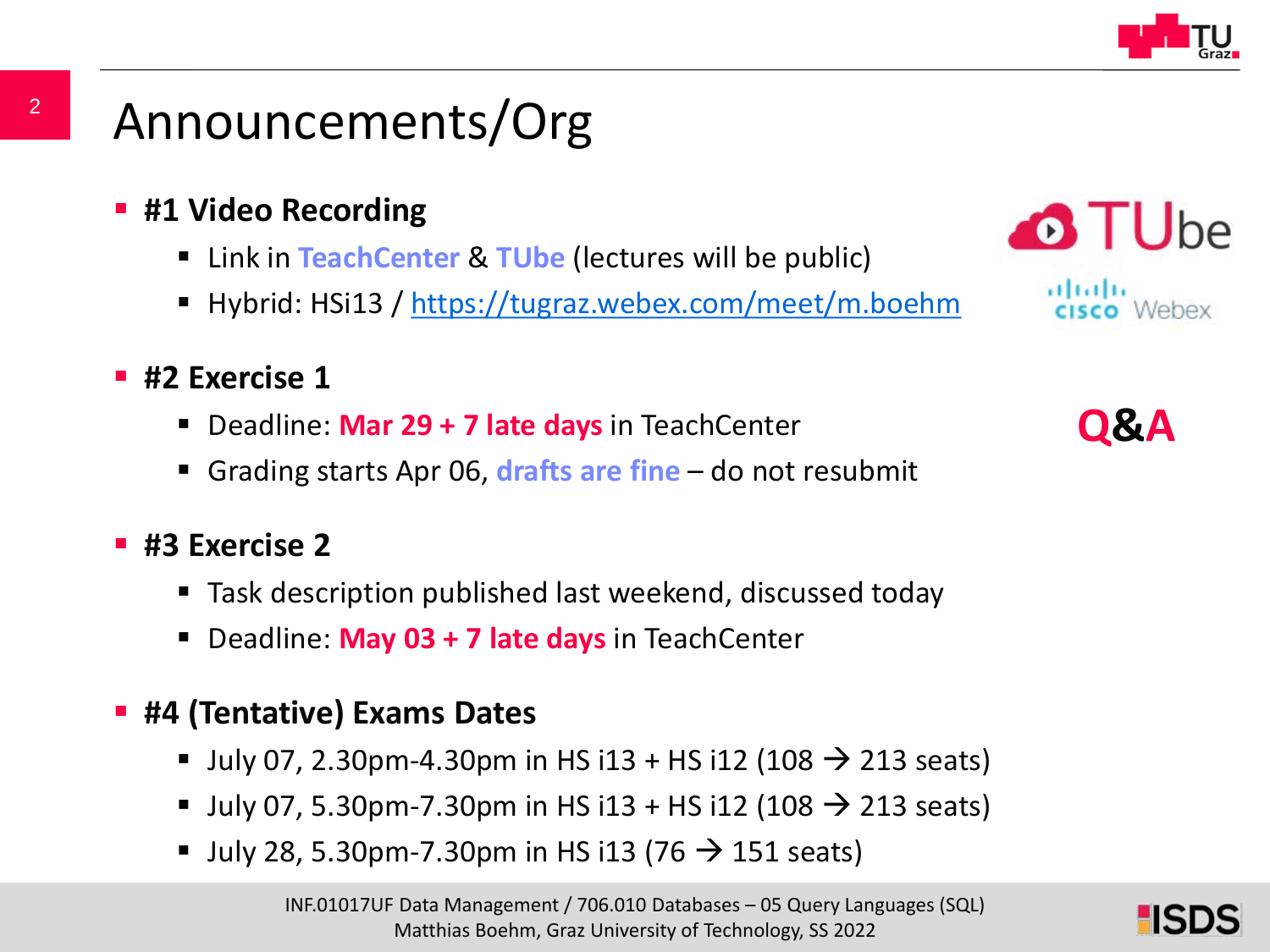

### Agenda

- **Structured Query Language (SQL)**
- **Other Query Languages (XML, JSON)**
- **Exercise 2: Query Languages and APIs**

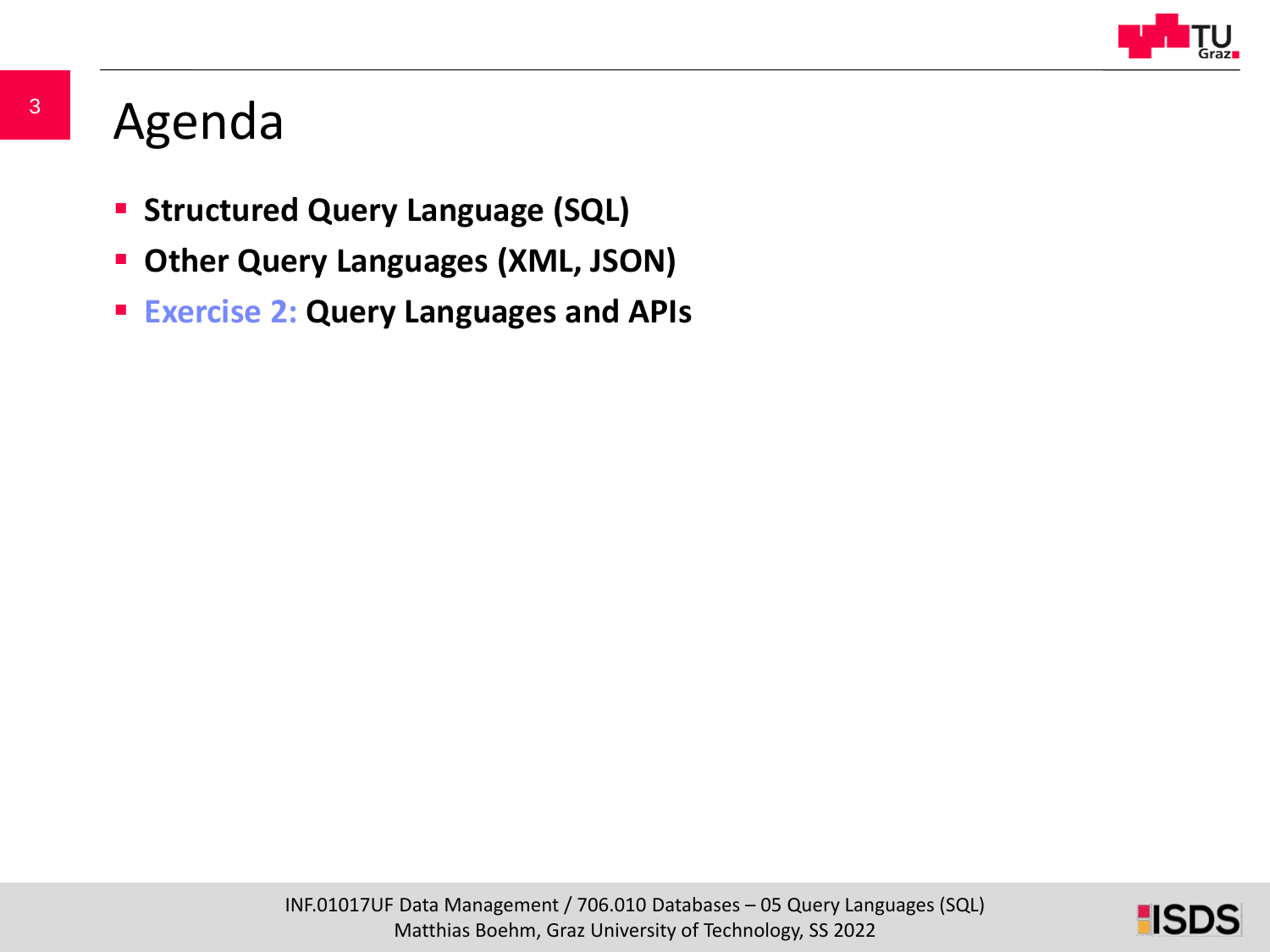

# Structured Query Language (SQL)

INF.01017UF Data Management / 706.010 Databases – 05 Query Languages (SQL) Matthias Boehm, Graz University of Technology, SS 2022

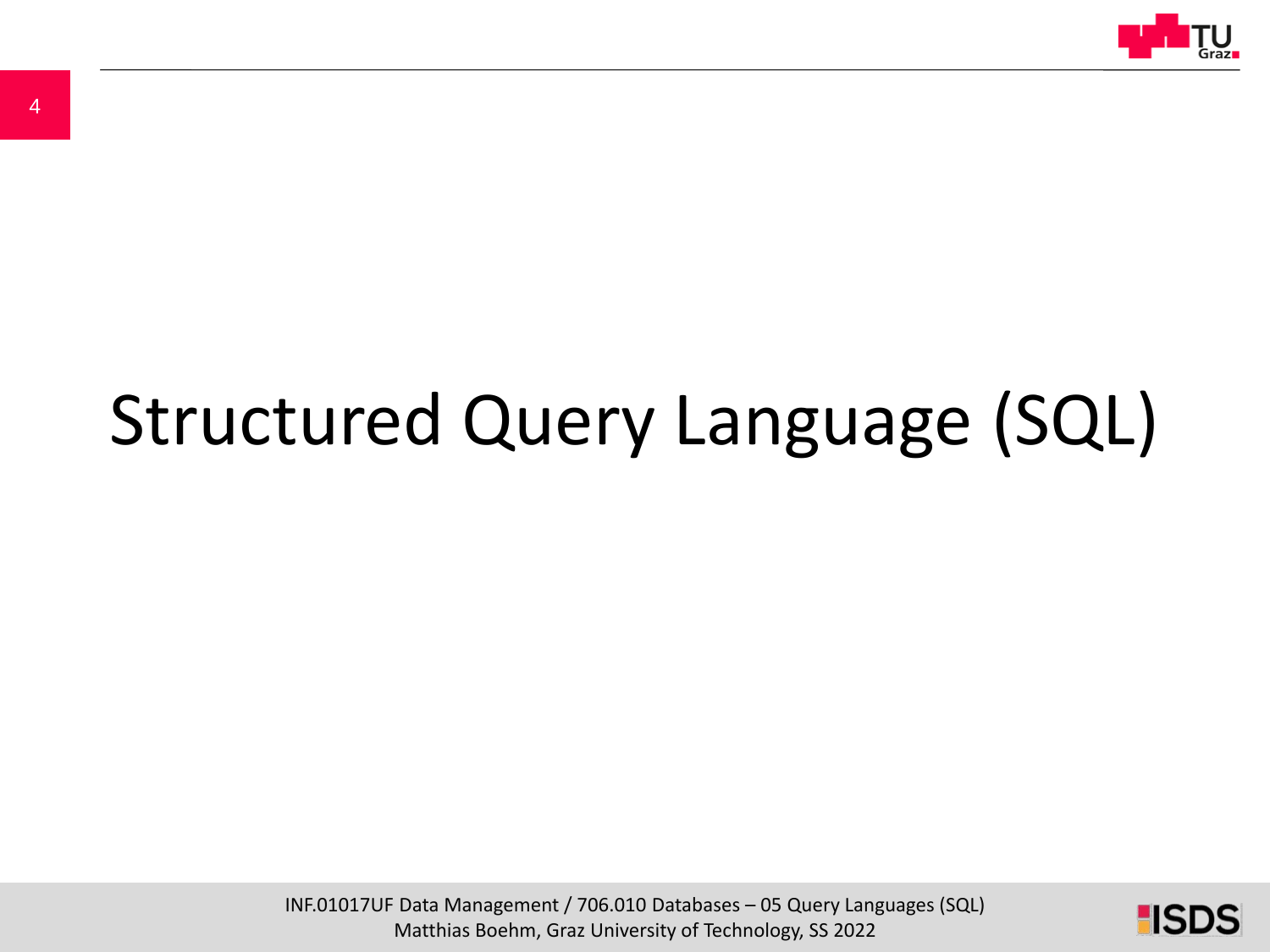

**SELECT** Firstname, Lastname, Affiliation, Location **FROM** Participant **AS** R, Locale **AS** S **WHERE** R.LID = S.LID **AND** Location **LIKE** '%, GER' **#1 Declarative:**  what not how



**#2 Flexibility:** closed  $\rightarrow$  composability **#3 Automatic Optimization**

**#4 Physical Data Independence**

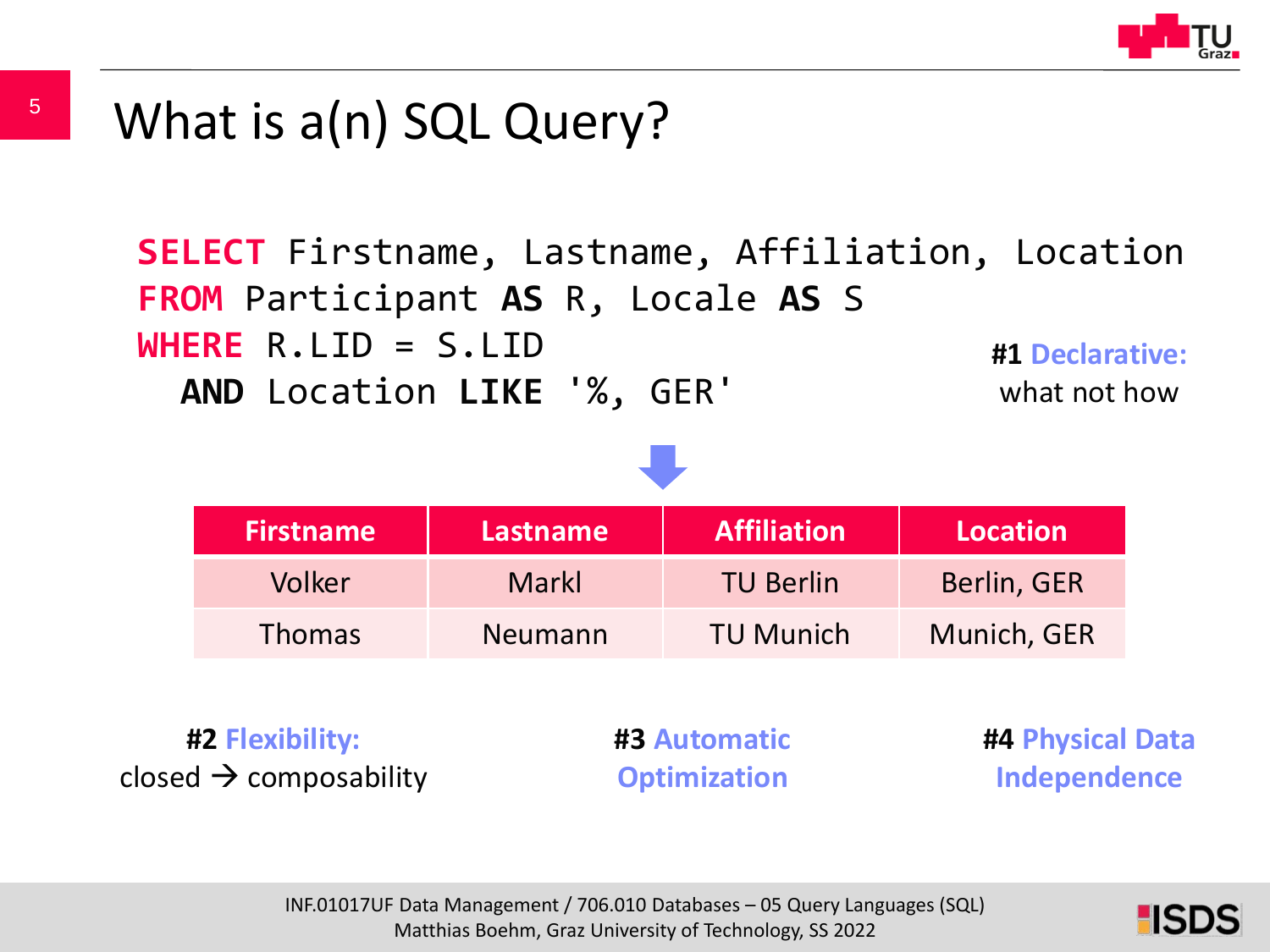

### Why should I care?

**SQL as a Standard**

6

- Standards ensure **interoperability**, avoid **vendor lock-in**, and protect **application investments**
- **Mature standard** with heavy industry support for decades
- **Rich eco system** (existing apps, BI tools, services, frameworks, drivers, design tools, systems)

#### **SQL is here to stay**

- Foundation of mobile/server **application data management**
- **Adoption of existing standard** by new systems (e.g., SQL on Hadoop, cloud DBaaS)
- Complemented by NoSQL abstractions, see lecture **10 NoSQL (key-value, document, graph)**



HOW STANDARDS PROLIFERATE: (SEE: A/C CHARGERS, CHARACTER ENCODINGS, INSTANT MESSAGING, ETC.)

[[https://xkcd.com/927/\]](https://xkcd.com/927/)

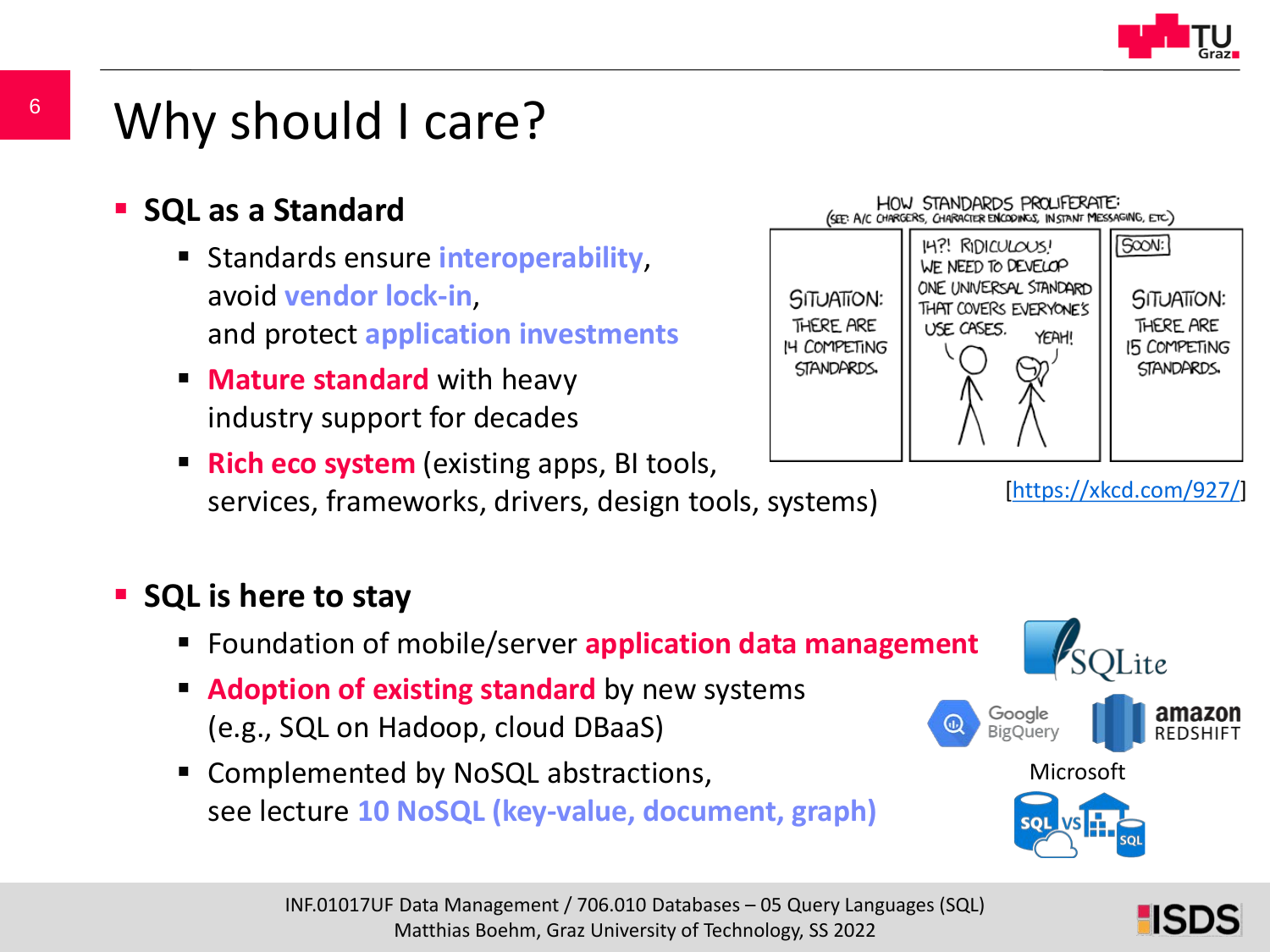

### Overview SQL

- **Structured Query Language (SQL)**
	- Current Standard: ISO/IEC 9075:2016 (SQL:2016)
	- **Data Definition Language (DDL)**  $\rightarrow$  Manipulate the database schema
	- **Data Manipulation Language (DML)**  $\rightarrow$  **Update and query database**
	- **Data Control Language (DCL) → Modify permissions**

#### **Dialects**

- Spectrum of system-specific dialects for **non-core features**
- Data types and size constraints
- Catalog, builtin functions, and tools
- Support for new/optional features
- Case-sensitive identifiers

| <b>Name</b>  | <b>Examples</b>     |  |
|--------------|---------------------|--|
| <b>T-SQL</b> | Microsoft, Sybase   |  |
| PL/SQL       | Oracle, (IBM)       |  |
| PL/pgSQL     | PostgreSQL, derived |  |
| Unnamed      | <b>Most systems</b> |  |

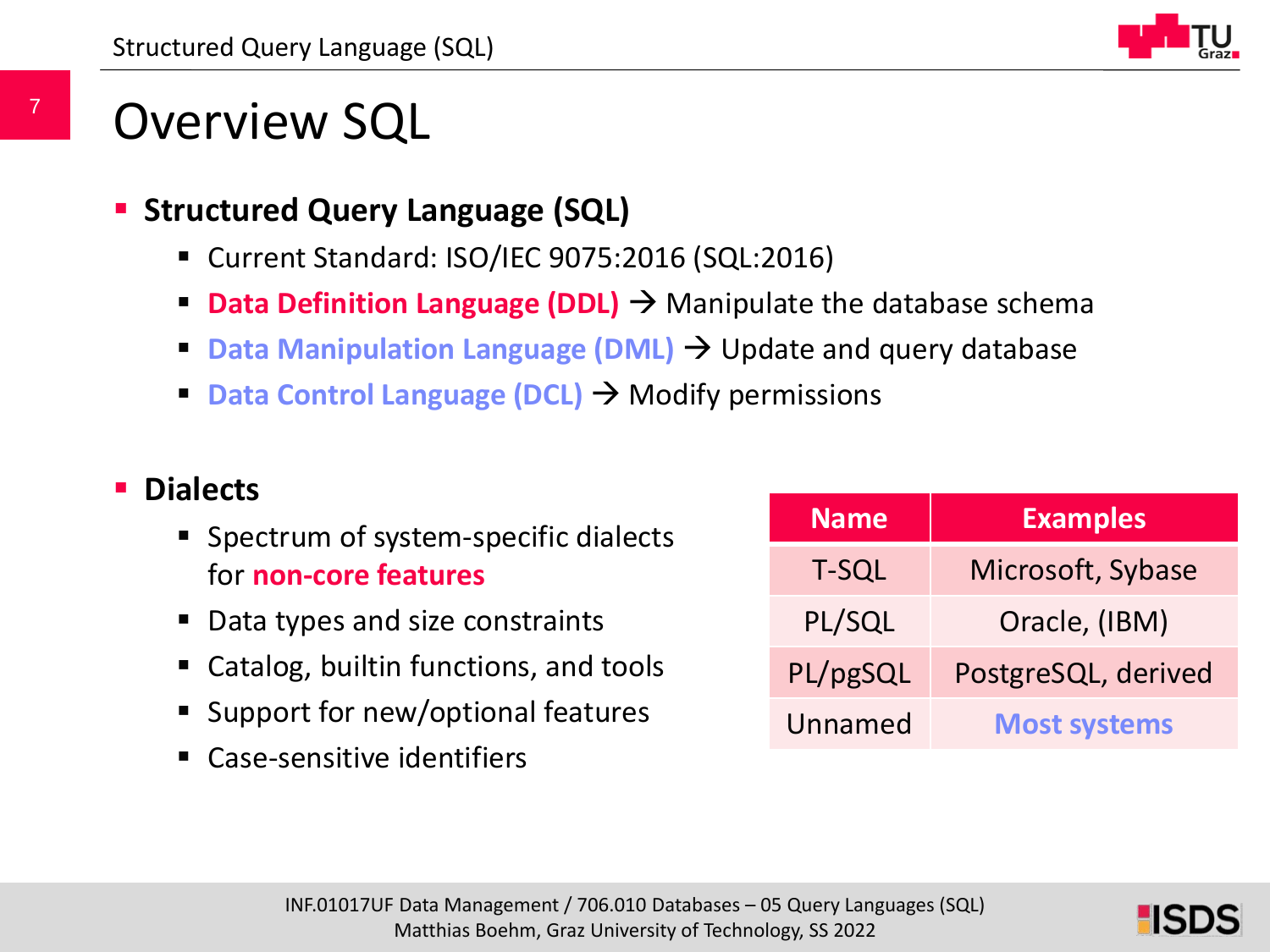[C. J. Date: A Critique of the SQL Database Language. **SIGMOD Record 1984**]

## The History of the SQL Standard

- **SQL:1986** 
	- **Database Language SQL**, ANSI X3.135-1986, ISO-9075-1987(E)
	- '87 international edition
- **SQL:1989** (120 pages)
	- **Database Language SQL with Integrity Enhancements**, ANSI X3.135-1989, ISO-9075-1989(E)
- **SQL:1992** (580 pages)
	- **Database Language SQL**, ANSI X3-1992, ISO/IEC-9075 1992, DIN 66315
	- '95 SQL/CLI (part 3), '96 SQL/PSM (part 4)
- **SQL:1999** (2000 pages)
	- **Information Technology – Database Language – SQL**, ANSI/ISO/IEC-9075 1999
	- Complete reorg, '00 OLAP, '01 SQL/MED, '01 SQL/OLB, '02 SQL/JRT
- **SQL:2003** (3764 pages)
	- **Information Technology – Database Language – SQL**, ANSI/ISO/IEC-9075 2003



8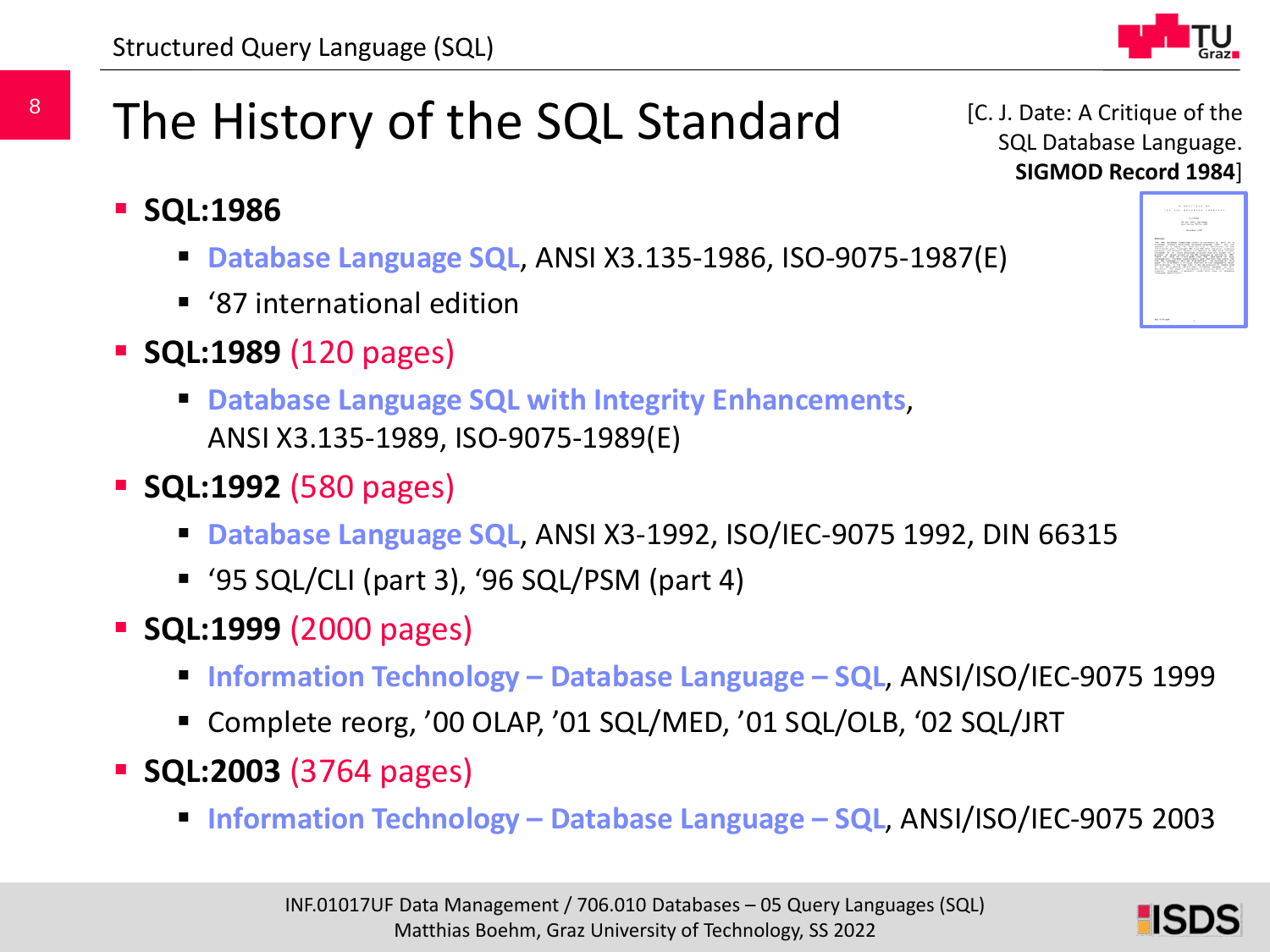

### The History of the SQL Standard, cont.

#### **Overview SQL:2003**

x: ... a part (x) ... a package



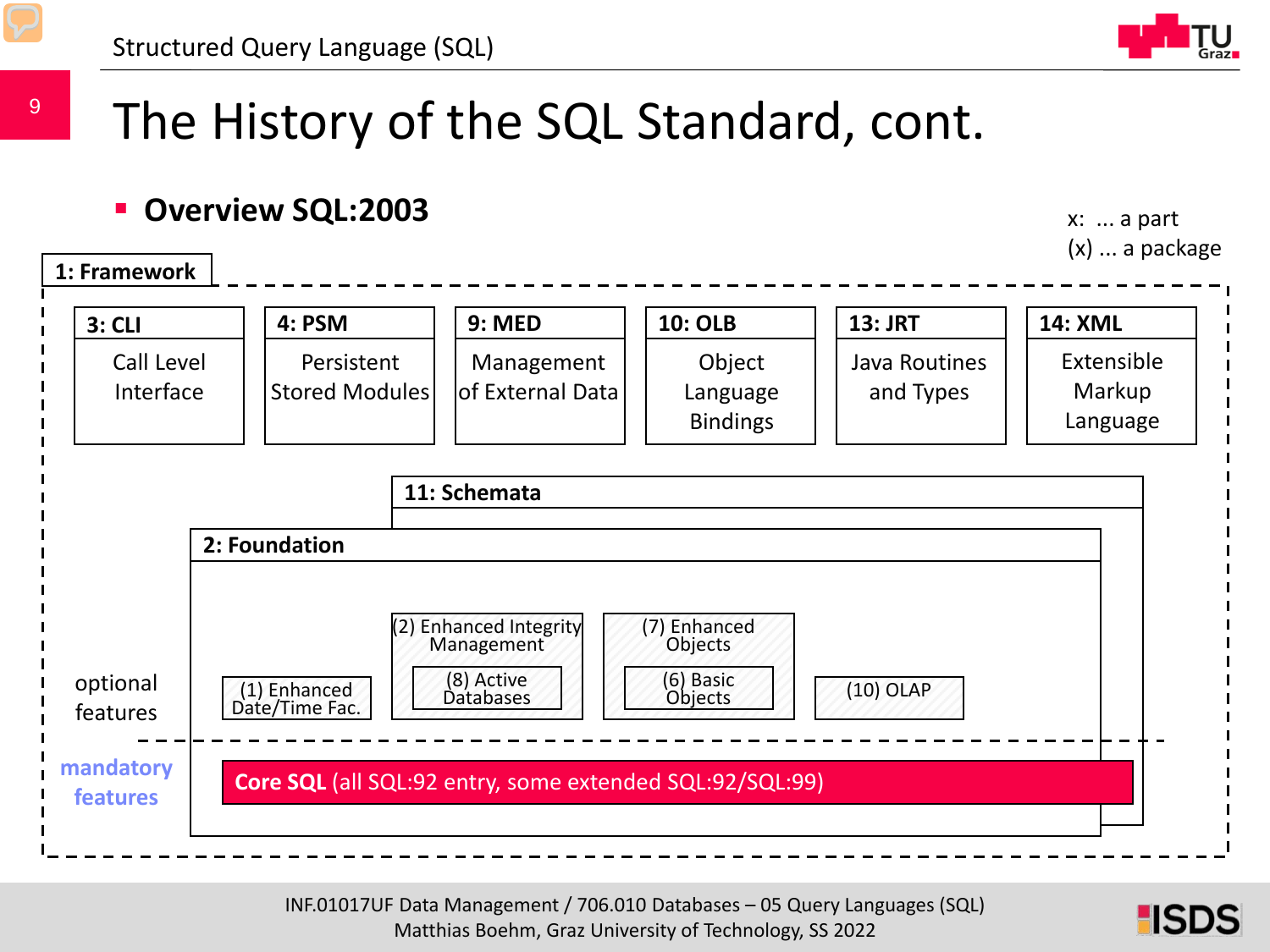

### The History of the SQL Standard, cont.

**Since SQL:2003 overall structure remained unchanged ...**

[Working Draft SQL:2011: [https://www.wiscorp.com/](https://www.wiscorp.com/SQLStandards.html) SQLStandards.html]

- **SQL:2008** (???? pages)
	- **Information Technology – Database Language – SQL**, ANSI/ISO/IEC-9075 2003
	- E.g., **XML** XQuery extensions, case/trigger extension
- **SQL:2011 (4079 pages)** 
	- **Information Technology – Database Language – SQL**, ANSI/ISO/IEC-9075 2011
	- E.g., time periods, temporal constraints, time travel queries
- **SQL:2016** (???? pages)
	- **Information Technology – Database Language – SQL**, ANSI/ISO/IEC-9075 2016
	- E.g., **JSON** documents and functions (optional)
- **SQL:2023** (upcoming)
	- E.g., SQL:PGQ (property **graph** definition and querying)





 $\frac{1}{\sqrt{2}}$ uf Databases – 0.1010  $\frac{1}{\sqrt{2}}$ [https://download.oracle.com/otndocs/ [products/spatial/pdf/AnD2020/AD\\_Dev](https://download.oracle.com/otndocs/products/spatial/pdf/AnD2020/AD_Develop_Graph_Apps_SQL_PGQ.pdf) elop\_Graph\_Apps\_SQL\_PGQ.pdf]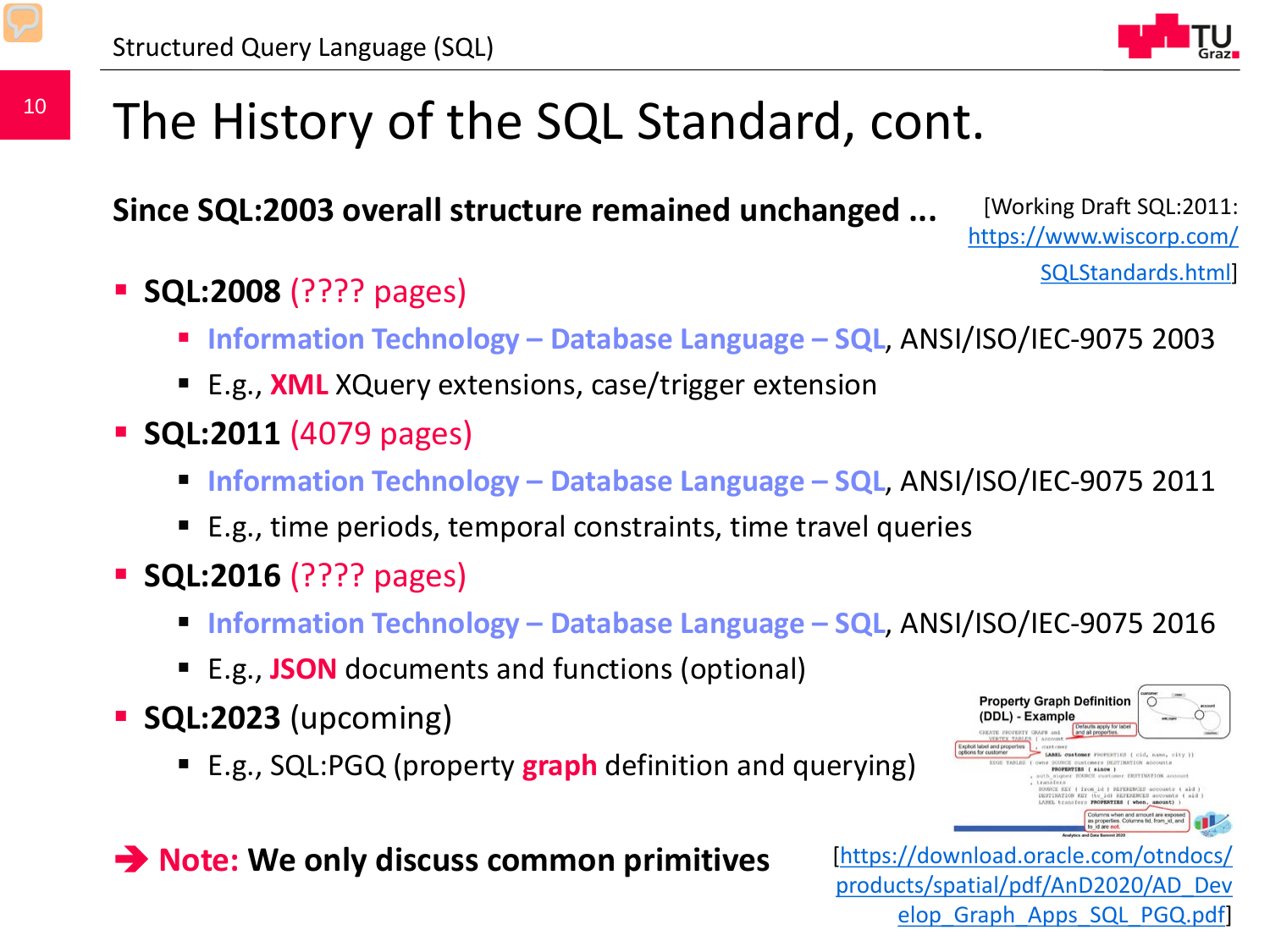Structured Query Language (SQL)



#### **Large Variety of Types**

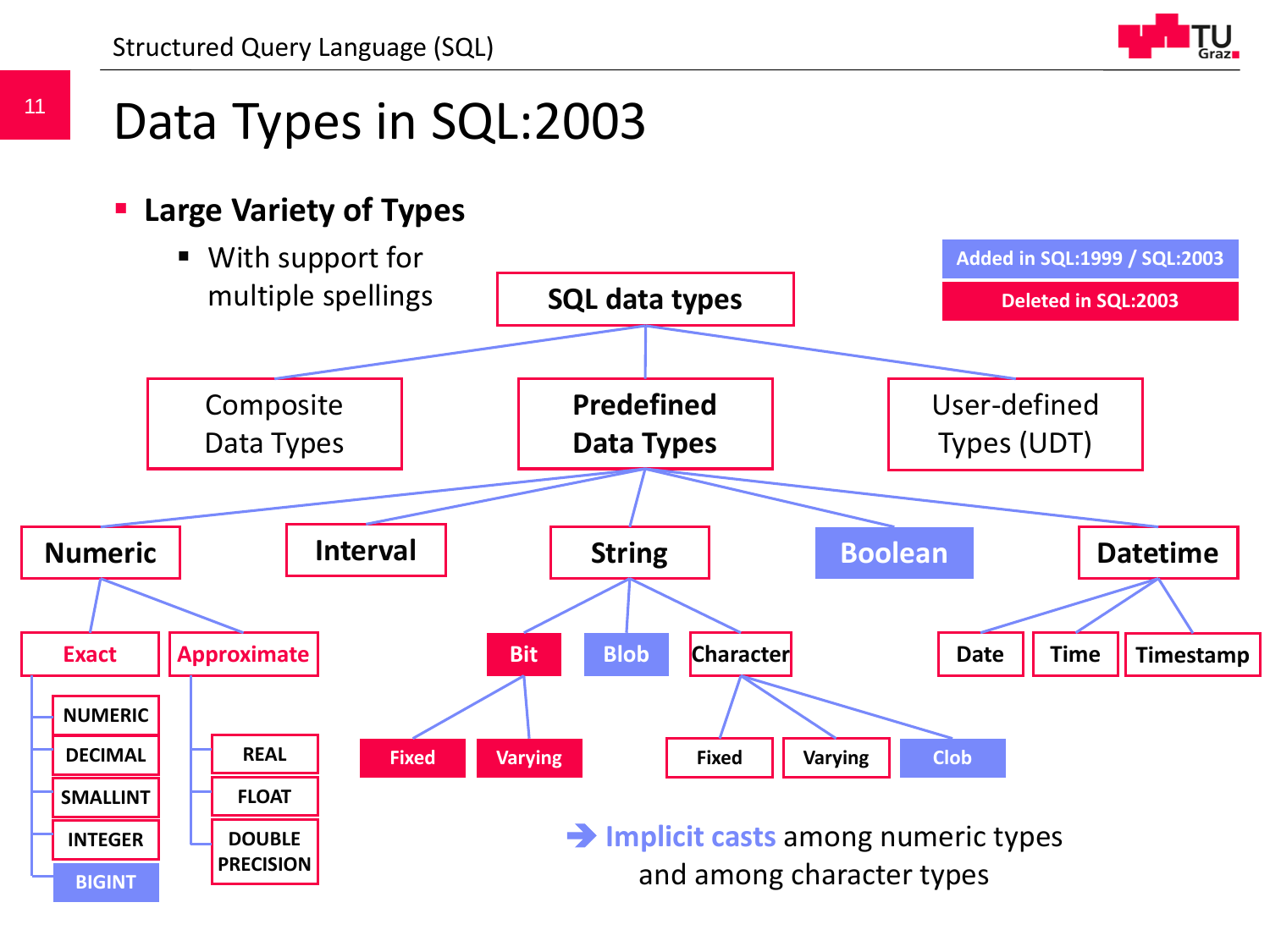

**Appropriate, Brief, Complete**

## Data Types in PostgreSQL

#### **E** Strings

- 
- 
- 

### **Numeric**

- 
- 
- 
- 

#### **Time**

#### $\blacksquare$  DATE  $\rightarrow$  date

TIMESTAMP/TIMESTAMPTZ  $\rightarrow$  date and time, timezone-aware if needed

#### **JSON**

- $\rightarrow$  ISON  $\rightarrow$  text JSON representation (requires reparsing)
- $\sum_{n=1}^{\infty}$ UF Databases 05 Query Languages 05  $\sum_{n=1}^{\infty}$  $\text{MSONB}$  **binary JSON representation**
- **CHAR(n)**  $\rightarrow$  fixed-length character sequence (padded to n)
- **VARCHAR(n)**  $\rightarrow$  variable-length character sequence (n max)
- **TEXT** TEXT **EXT 1** TEXT
- SMALLINT  $\rightarrow$  2 byte integer (signed short)
- **INT/INTEGER**  $\rightarrow$  4 byte integer (signed int)
- SERIAL  $\rightarrow$  INTEGER w/ auto increment
- **NUMERIC(p, s)**  $\rightarrow$  exact real with p digits and s after decimal point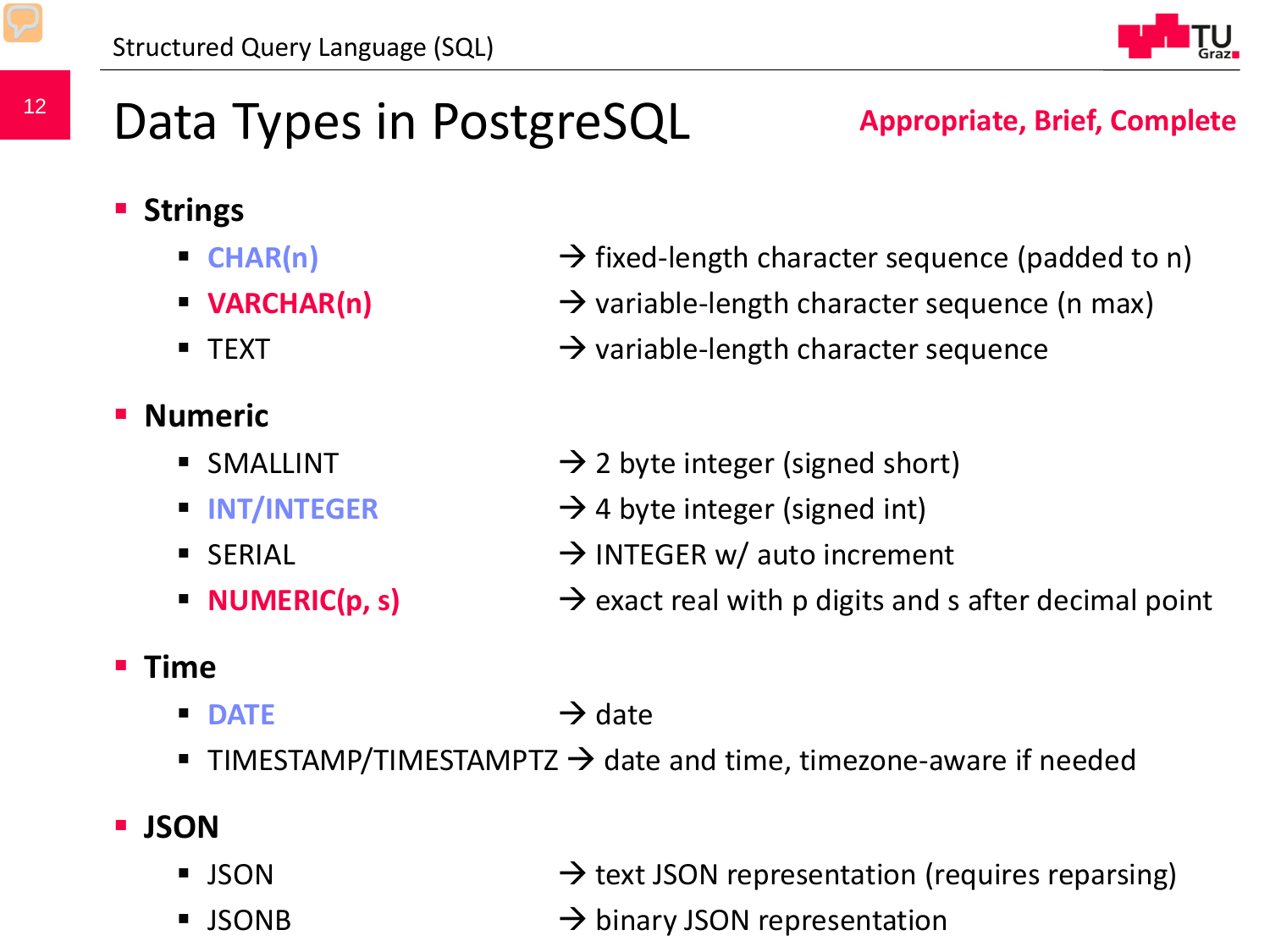

### Create, Alter, and Delete Tables

Templates in SQL Examples in PostgreSQL

- **E** Create Table
	- Typed attributes
	- **Primary and foreign keys**
	- **NOT NULL, UNIQUE constraints**
	- **P** DEFAULT values
	- **EXAMPLE CHECK** constraints
- **Alter Table**
	- **ADD**/**DROP** columns
	- **ALTER** data type, defaults, constraints, etc
- **P** Delete Table
	- Delete table
	- **Note:** order of tables matters due to referential integrity

```
CREATE TABLE Students (
   SID INTEGER PRIMARY KEY,
   Fname VARCHAR(128) NOT NULL,
   Lname VARCHAR(128) NOT NULL,
   Mtime DATE DEFAULT CURRENT_DATE
);
ALTER TABLE Students ADD DoB DATE;
ALTER TABLE Students ADD CONSTRAINT
   PKStudent PRIMARY KEY(SID);
CREATE TABLE Students AS SELECT …;
```
**DROP TABLE** Students; **-- sorry DROP TABLE** Students **CASCADE**; **DROP TABLE IF EXISTS** Countries, Cities, Airports, Airlines, Routes, Planes, Routes\_Planes;

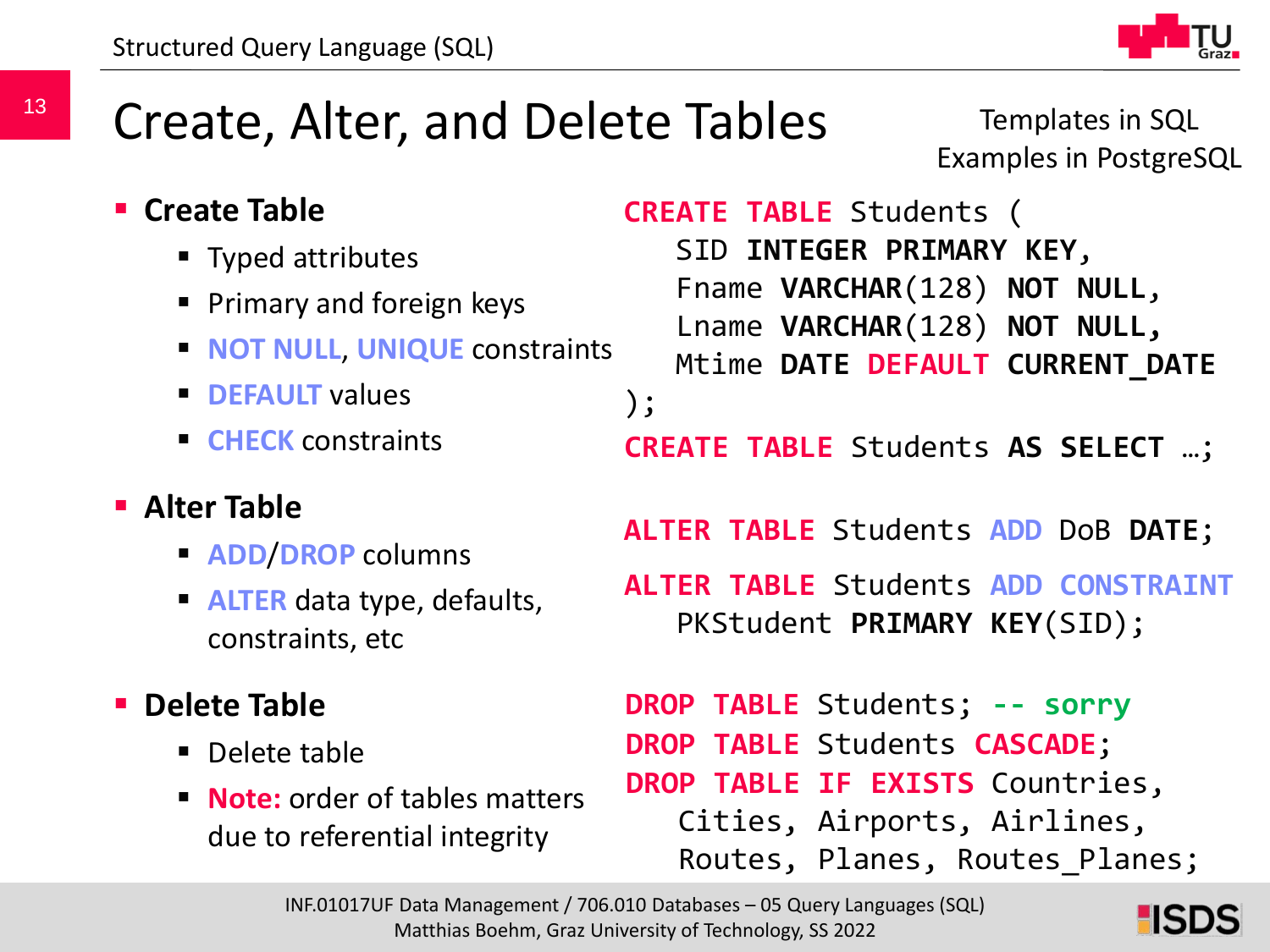### Create and Delete Indexes

- **Create Index**
	- Create a secondary (nonclustered) index on a set of attributes
	- **Clustered:** tuples sorted by index
	- **Non-clustered:** sorted attribute with tuple references
	- Can specify uniqueness, order, and indexing method
	- **PostgreSQL methods:** btree, hash, gist, and gin
		- $\rightarrow$  see lecture 07 Physical Design and Tuning
- **Delete Index**
	- Drop indexes by name

#### **F** Tradeoffs

- Indexes often automatically created for **primary keys** / **unique** attributes
- **Lookup/scan performance** vs **insert performance**



#### **DROP INDEX** ixStudLname;

**CREATE INDEX ixStudLname** 

**ON** Students **USING** btree

(Lname **ASC NULLS FIRST**);

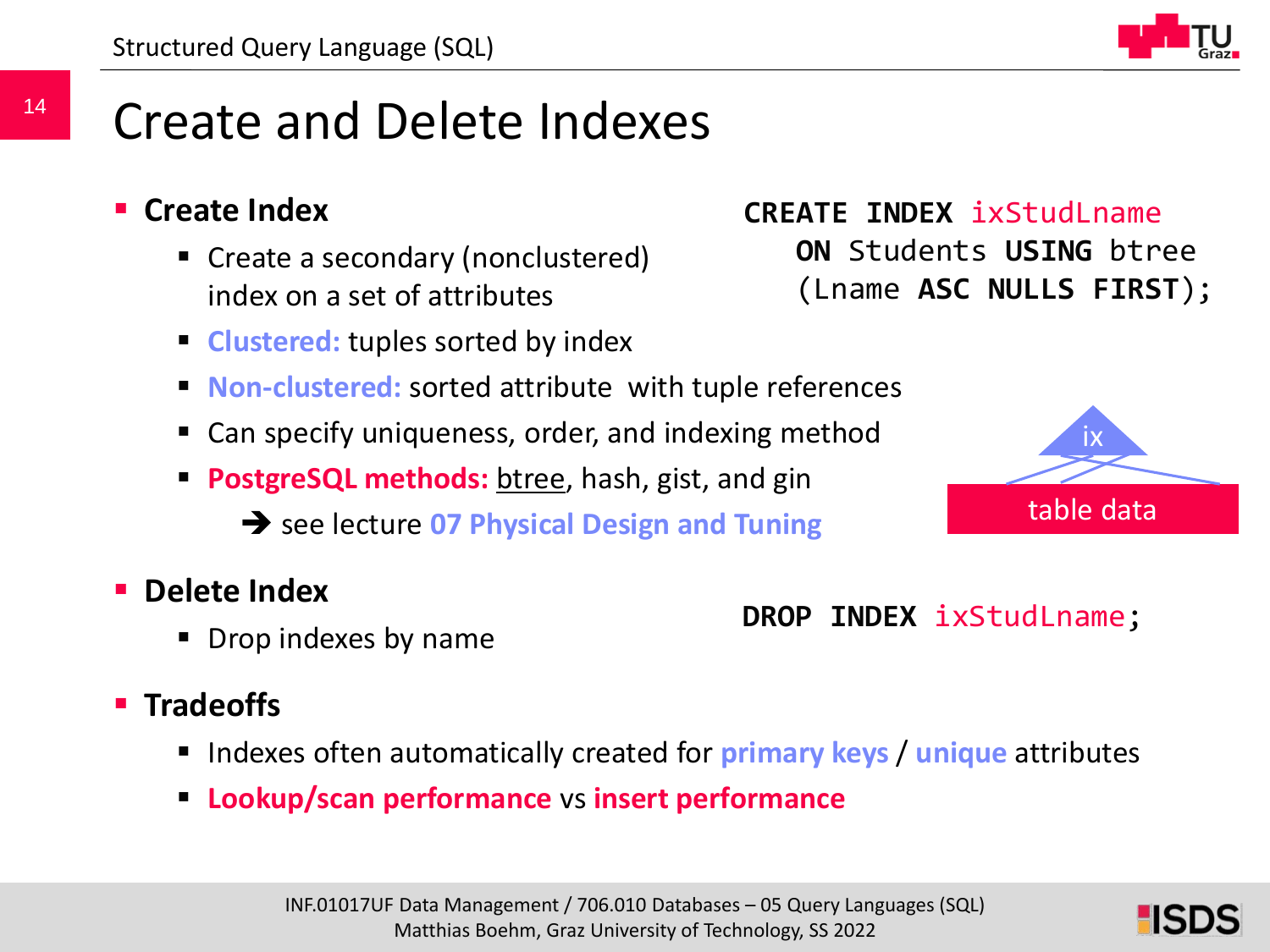

Database Catalog

- **Catalog Overview**
	- **Meta data** of all database objects (tables, constraints, indexes)  $\rightarrow$  mostly read-only
	- **Accessible through SQL**
	- Organized by schemas (**CREATE SCHEMA** tpch;)
- **SQL Information\_Schema**
	- Schema with tables for all tables, views, constraints, etc
	- **Example:** check for existence of accessible table

```
SELECT 1 FROM information_schema.tables
WHERE table schema = 'tpch'
   AND table name = 'customer'
```
(defined as views over PostgreSQL catalog tables)



[Meikel Poess: **TPC-H**. **Encyclopedia** 

**of Big Data Technologies 2019**]

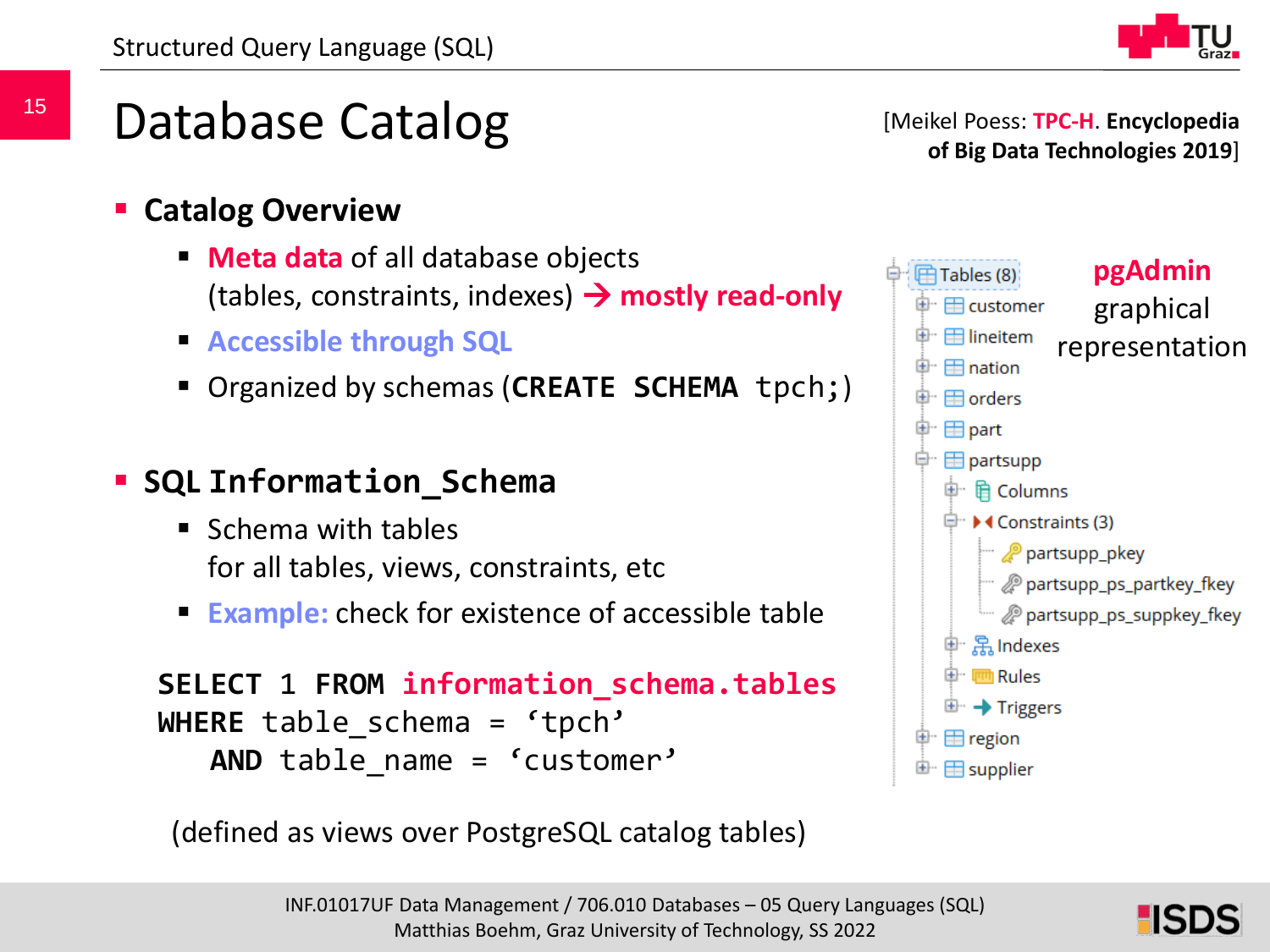

### Insert

#### **Insert Tuple**

- **Insert a single tuple** with implicit or explicit attribute assignment **INSERT INTO** Students (SID, Lname, Fname, MTime, DoB) **VALUES** (7,'Boehm','Matthias','2002-10-01','1982-06-25');
- Insert attribute key-value pairs to use auto increment, defaults, NULLs, etc

**INSERT INTO** Students (Lname, Fname, DoB) **VALUES** ('Boehm','Matthias','1982-06-25'), **DEFAULT** MTime $( \ldots ), ( \ldots )$ ; **SERIAL** SID,

- **Insert Table**
	- **Redirect query result into INSERT** (append semantics)

**INSERT INTO** Students **SELECT** \* **FROM** NewStudents;

#### **Analogy Linux redirect (append):**

cat NewStudents.txt >> Students.txt

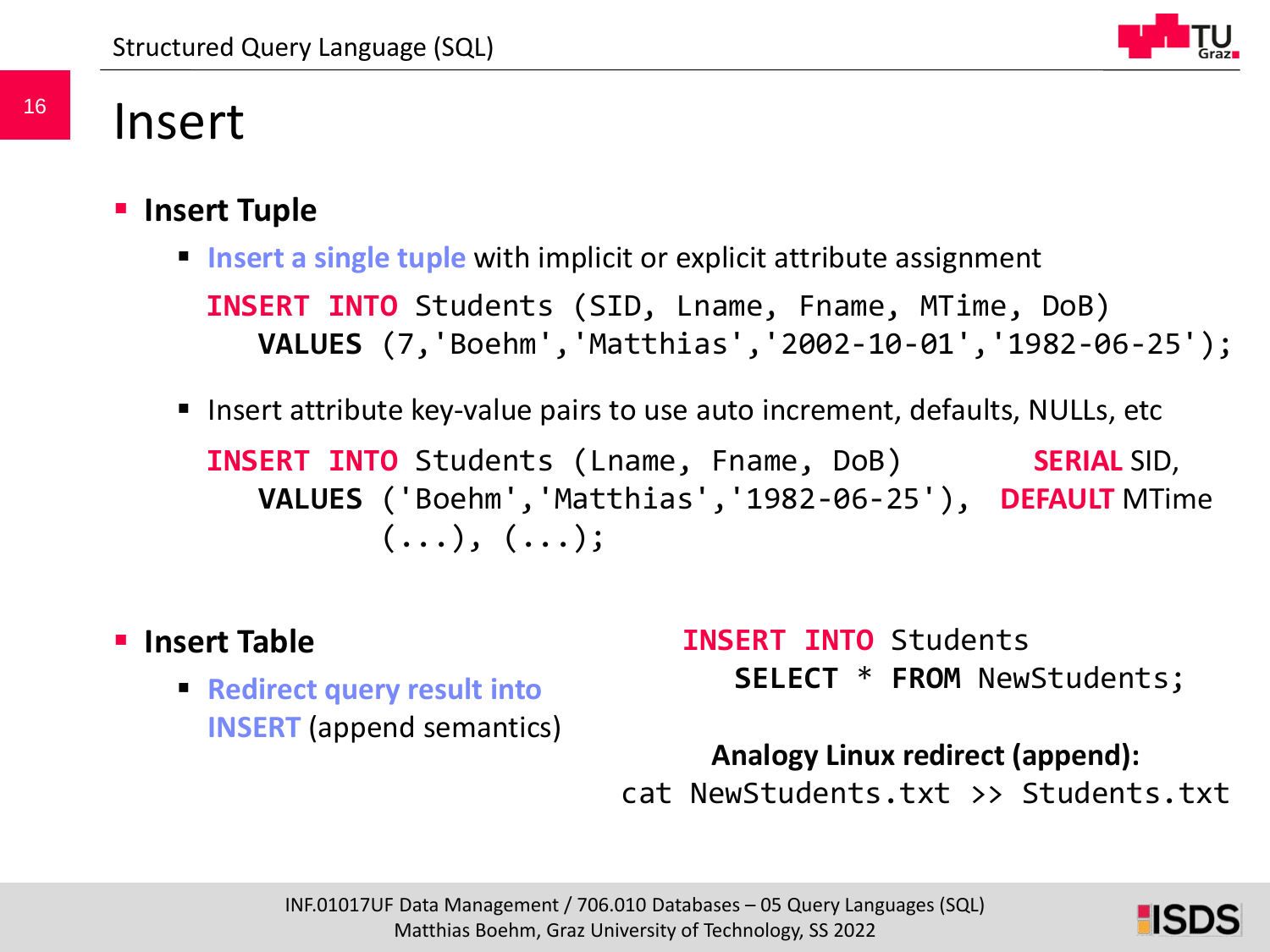

### Update and Delete

- **Update Tuple/Table**
	- **Set-oriented update of attributes**
	- Update single tuple via predicate on **primary key**

**UPDATE** Students **SET** MTime = '2002-10-02' **WHERE** LName = 'Boehm';

#### **Delete Tuple/Table**

- **Set-oriented delete of tuples**
- Delete single tuple via predicate on **primary key**

**DELETE FROM** Students **WHERE extract**(**year FROM** mtime) < 2010;

- **Note: Time travel and multi-version concurrency control**
	- Deleted tuples might be just **marked as inactive**
	- See lecture 09 Transaction Processing and Concurrency

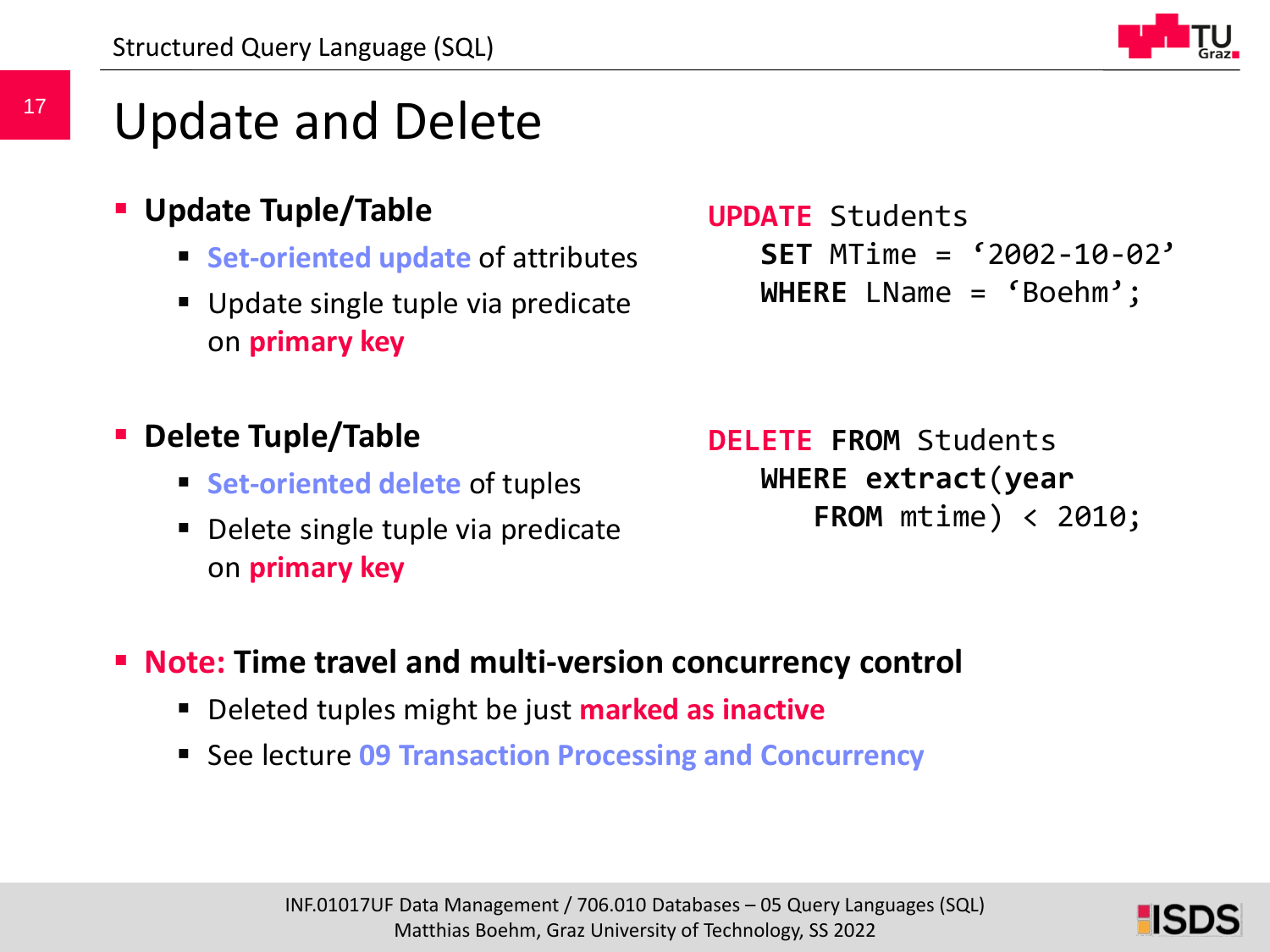### Basic Queries

- **Basic Query Template**
	- **F** Select-From-Where
	- Grouping and Aggregation
	- Having and ordering
	- **Duplicate elimination**

```
SELECT [DISTINCT] <column_list> 
   FROM [<table_list> | 
     <table1> [RIGHT | LEFT | FULL] JOIN
     <table2> ON <condition>]
   [WHERE <predicate>]
   [GROUP BY <column_list>]
     [HAVING <grouping predicate>]
   [ORDER BY <column_list> [ASC | DESC]]
```
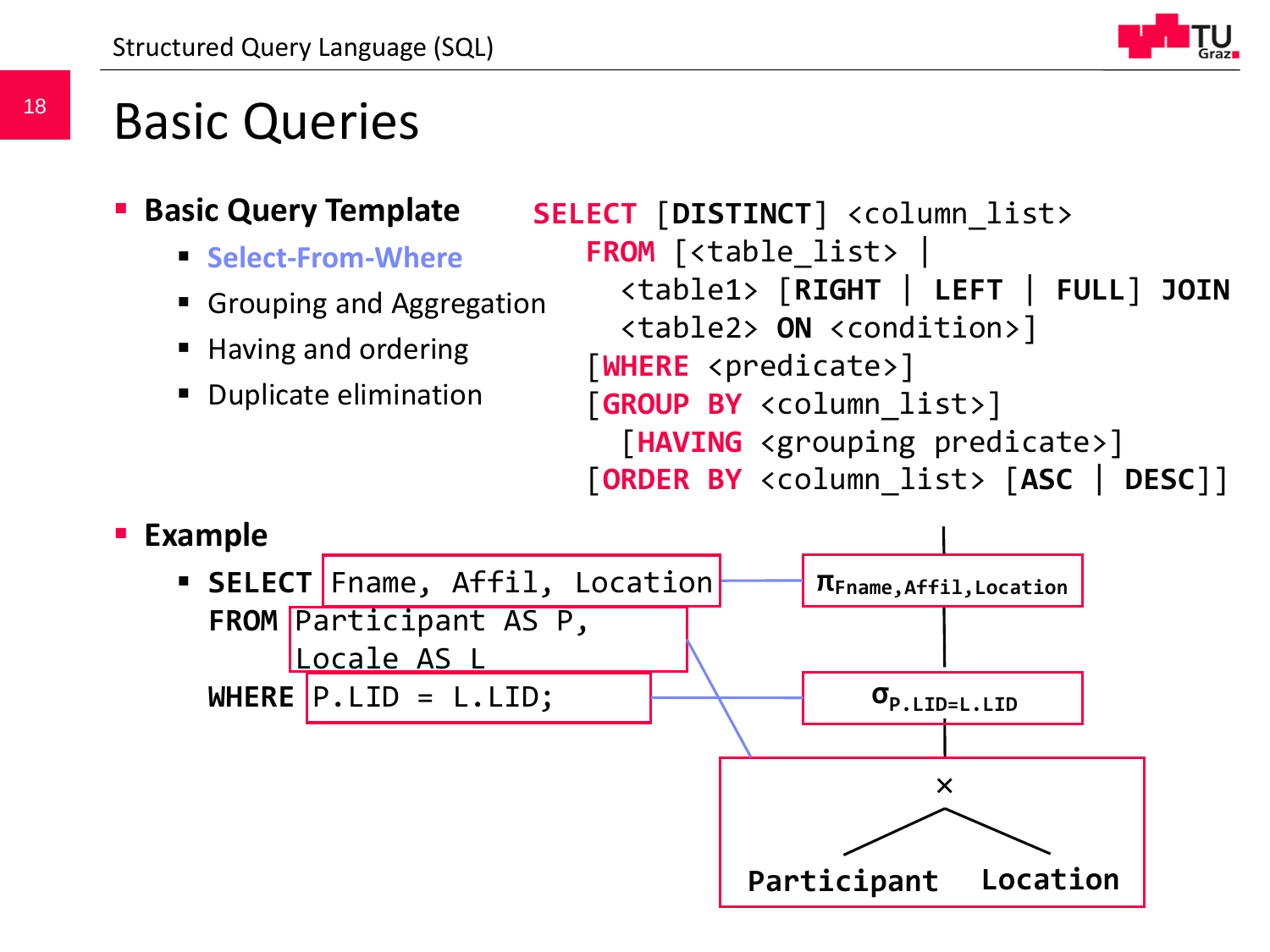### Basic Queries, cont.

- **Distinct and All**
	- **Distinct and all** alternatives
	- **Projection w/ bag semantics by default**

### **E** Sorting

- Convert a **bag** into a **sorted list** of tuples; order lost if used in other ops
- Single order: (Lname, Fname) **DESC**
- Evaluated last in a query tree

### **Set Operations**

- See **04 Relational Algebra and Calculus UNION**, **INTERSECT**, **EXCEPT**
- **Set operations set semantics by default** → **DISTINCT** (set) vs **ALL** (bag)

**SELECT DISTINCT** Lname, Fname **FROM** Students;

**SELECT** \* **FROM** Students **ORDER BY** Lname **DESC**, Fname **DESC**;

(**SELECT** Firstname, Lastname **FROM** Participant2018) **UNION DISTINCT** (**SELECT** Firstname, Lastname **FROM** Participant2013)

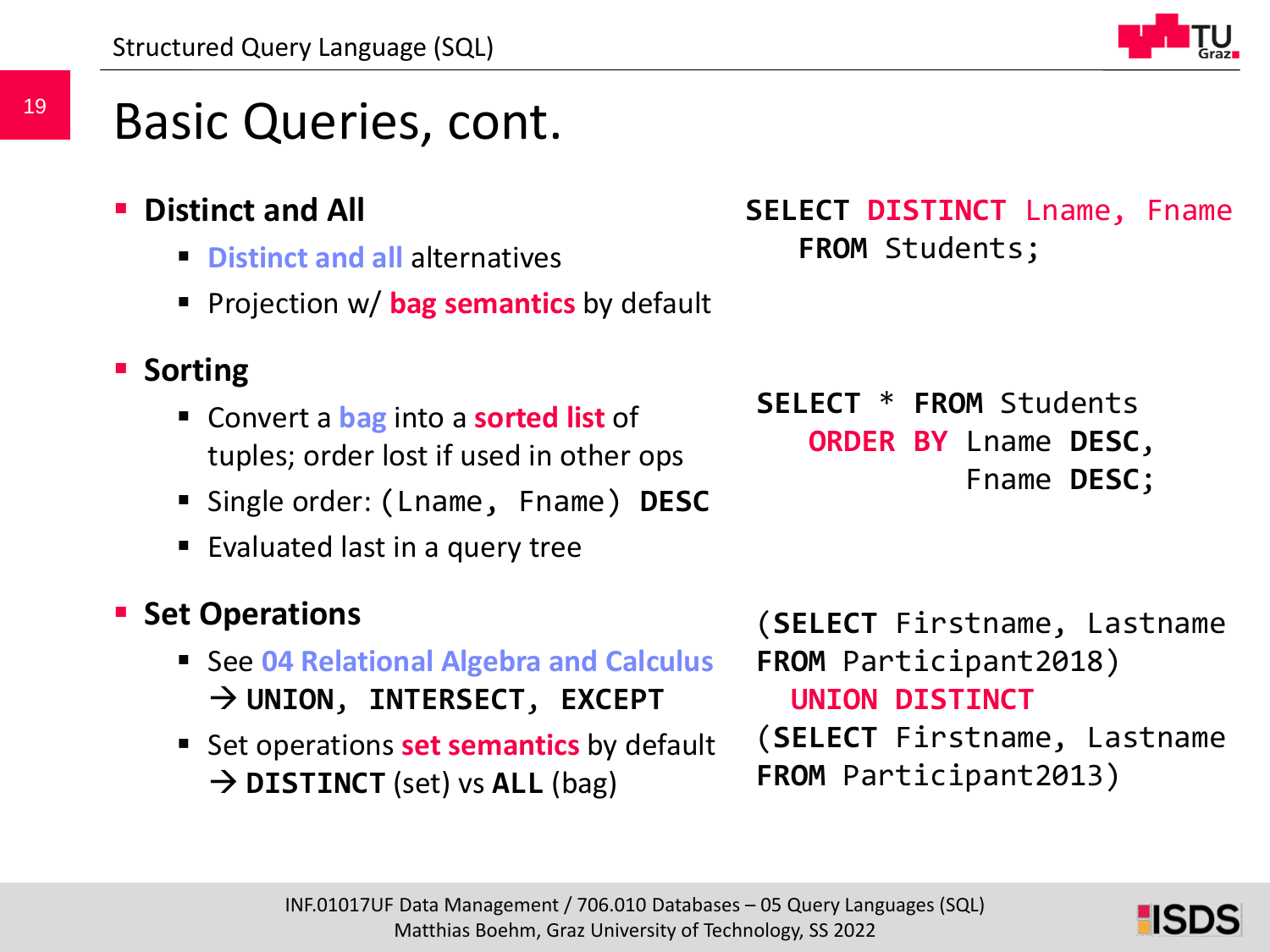

### Grouping and Aggregation

- **Grouping and Aggregation**
	- **Grouping:** determines the distinct groups
	- **Aggregation:** compute aggregate f(B) per group
	- Column list can only contain **grouping columns**, **aggregates**, or **literals**
	- **Having:** selection predicate on groups and aggregates

#### **Example**

- **Sales (Customer, Location, Product, Quantity, Price)**
- **Q: Compute number of sales** sumQ **and revenue per product** sumQP

```
SELECT Product, 
       sum(Quantity) AS SumQ, 
       sum(Quantity*Price) AS SumQP
   FROM Sales
   GROUP BY Product
```

| A |  | 3                    |                           | 30                     |
|---|--|----------------------|---------------------------|------------------------|
| B |  | 4                    |                           | 80                     |
|   |  |                      |                           |                        |
|   |  |                      |                           | <b>Price</b>           |
| A |  | $\mathbf 1$          |                           | 10                     |
| B |  | 3                    |                           | 20                     |
| A |  | $\overline{2}$<br>10 |                           |                        |
|   |  |                      |                           |                        |
|   |  |                      | <b>Product   Quantity</b> | Product   SumQ   SumQP |

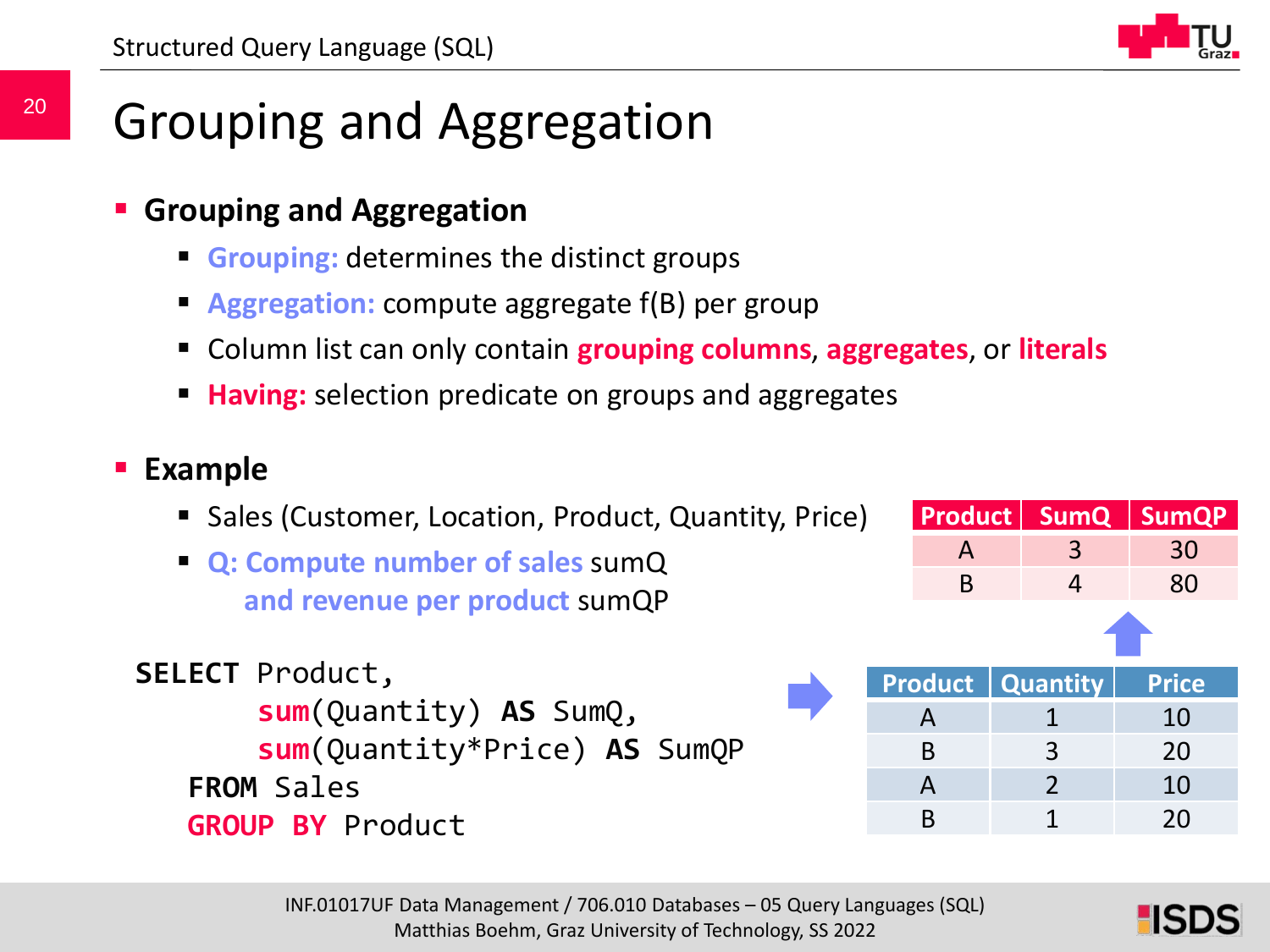

### BREAK (and Test Yourself)

 **Task: SQL queries for the following query trees.**

**δ**

| <b>Orders</b> |                 |                |          |            |
|---------------|-----------------|----------------|----------|------------|
| <b>OID</b>    | <b>Customer</b> | Date           | Quantity | <b>PID</b> |
|               |                 | $'2019-06-22'$ | 3        |            |
| 2             | в               | $'2019-06-22'$ |          | 3          |
| 3             | А               | $'2019-06-22'$ |          |            |
|               | C               | $'2019-06-23'$ | 2        | 9          |
| 5             | D               | $'2019-06-23'$ |          |            |
| հ             | C               | $'2019-06-23'$ |          |            |

#### **Products**

| <b>PID</b> | <b>Name</b> | Price |
|------------|-------------|-------|
|            | X           | 100   |
|            |             | 15    |
|            | Z           | 75    |
| २          |             | 120   |



AND Name  $IN('Y', 'Z')$  GROUP BY Cus  $\frac{1}{2}$  University of Technology, SS 2022 **SELECT DISTINCT** Customer, Date **FROM** Orders O, Products P **WHERE** O.PID = P.PID



| <b>Customer</b> | <b>Sum</b> |
|-----------------|------------|
| A               | 120        |
| B               | 120        |
| C               | 130        |
| נו              | 75         |

**SELECT** Customer, **sum**(O.Quantity \* P.Price) **FROM** Orders O, Products P **WHERE** O.PID = P.PID **GROUP BY** Customer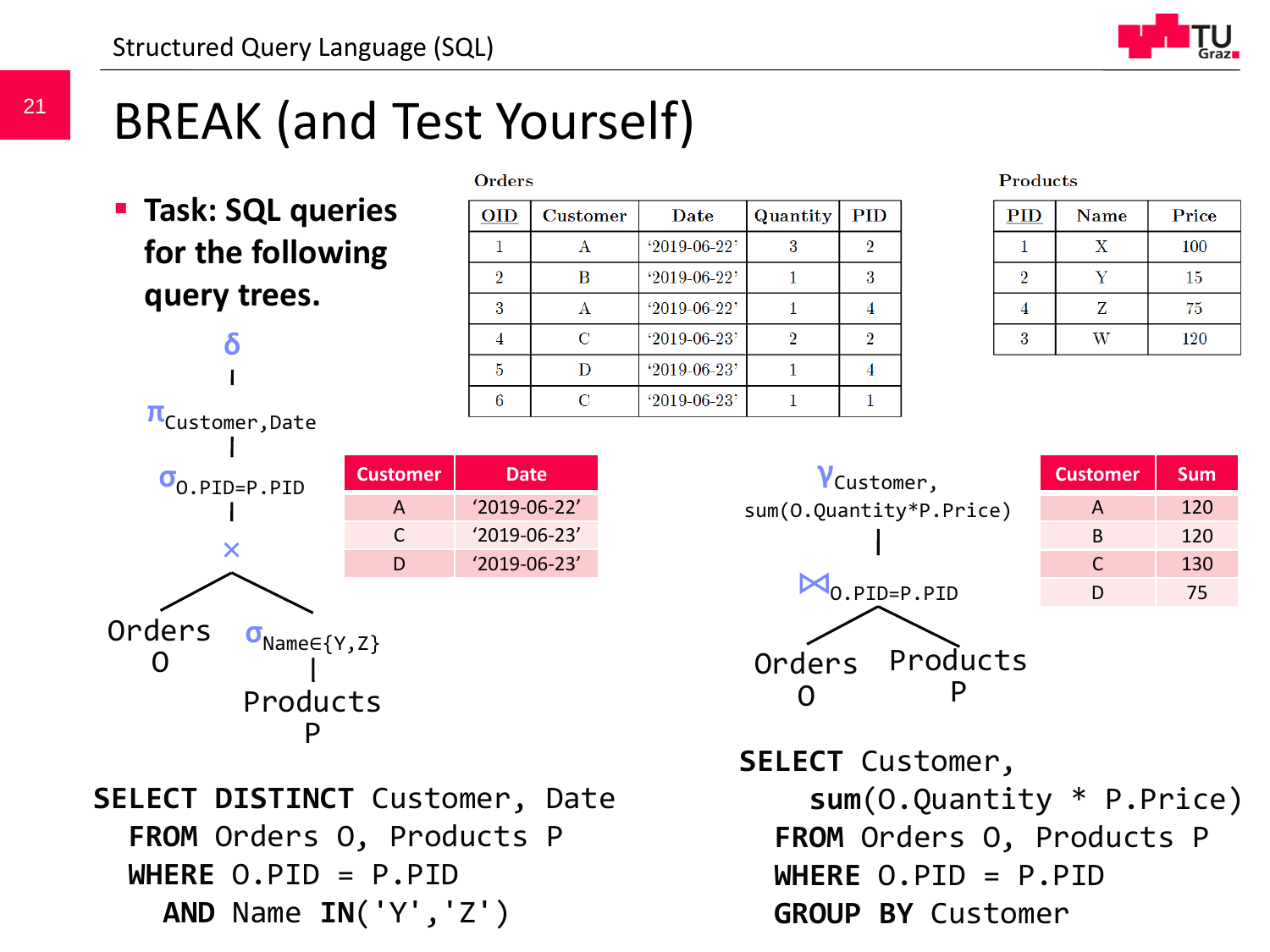

### **Subqueries**

- **Subqueries in Table List** 
	- Use a subquery result like a base table
	- **Modularization with WITH** C **AS** (**SELECT** …)

### **Subqueries w/IN**

**E.** Check containment of values in result set of sub query

```
SELECT S.Fname, S.Lname, C.Name
FROM Students AS S, 
  (SELECT CID, Name FROM Country 
  WHERE …) AS C 
WHERE S.CID=C.CID;
```
**SELECT** Product, Quantity, Price **FROM** Sales **WHERE** Product **NOT IN**( **SELECT** Product **FROM** Sales **GROUP BY** Product **HAVING sum**(Quantity\*Price)>1e6)

#### **Other subqueries**

- **EXISTS:** existential quantifier ∃**x** for correlated subqueries
- **ALL:** comparison (w/ universal quantifier ∀**x**)
- **SOME/ANY:** comparison (w/ existential quantifier ∃**x**)

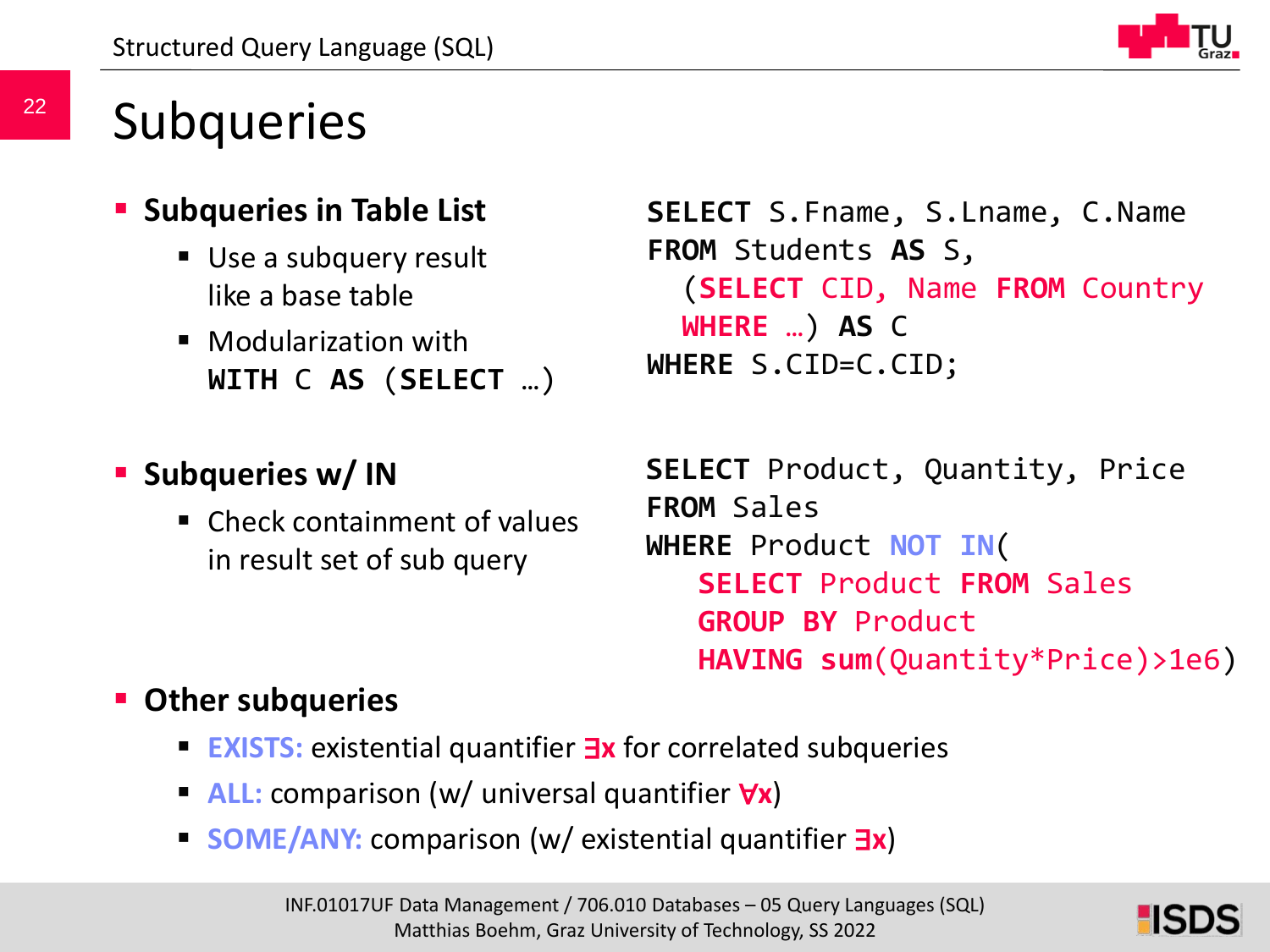

### Correlated and Uncorrelated Subqueries

#### **Correlated Subquery**

- **Evaluated subquery for every tuple** of outer query
- Use of attribute from table bound in outer query inside subquery

#### **Uncorrelated Subquery**

- **Evaluate subquery just once**
- No attribute correlations between subquery and outer query

```
SELECT P.Fname, P.Lname
FROM Professors P, 
WHERE NOT EXISTS(
   SELECT * FROM Courses C 
   WHERE C.PID=P.PID);
```

```
SELECT P.Fname, P.Lname
FROM Professors P, 
WHERE P.PID NOT IN(
   SELECT PID FROM Courses);
```
#### **Query Unnesting (de-correlation)**

- **-** Rewrite during query compilation
- **E** See lecture **08 Query Processing**

```
[Thomas Neumann, Alfons 
Kemper: Unnesting Arbitrary 
       Queries. BTW 2015]
```


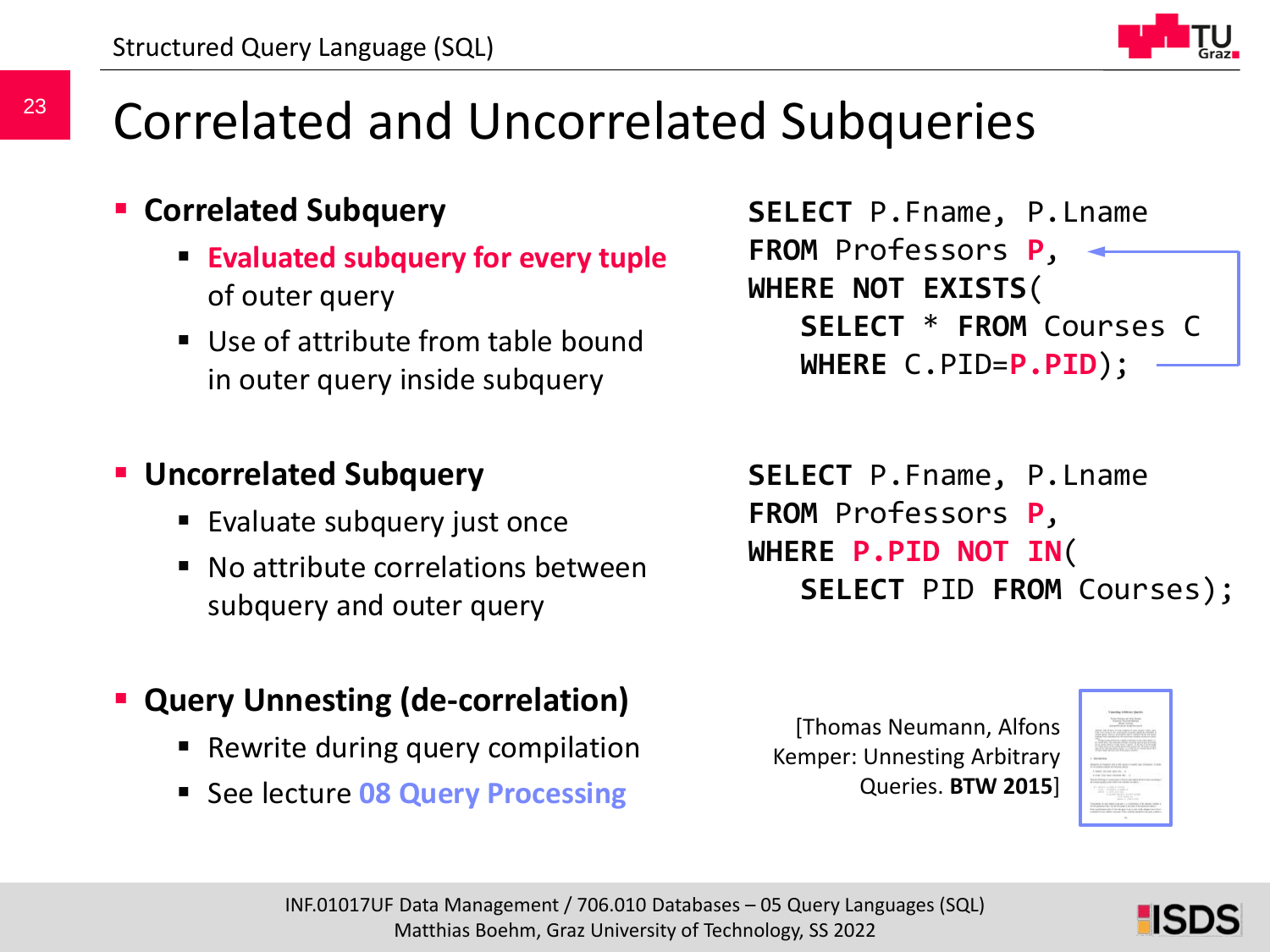

### Recursive Queries

- **Approach**
	- **WITH RECURSIVE** <name> (<arguments>)
	- Compose recursive table from **non-recursive term**, **union all/distinct**, and **recursive term**
	- **Terminates when recursive term yields empty result**



```
[https://xkcd.com/1739/]
```
#### **Example**

- Courses(CID, Name), Precond(pre REF CID, suc REF CID)
- **Dependency graph (pre** $\rightarrow$ **suc)**



```
WITH RECURSIVE rPrereq(p,s) AS(
   (SELECT pre, suc
      FROM Precond WHERE suc=5)
  UNION DISTINCT
   (SELECT B.pre, B.suc
    FROM Precond B, rPrereq R
    WHERE B.suc = R.p)
SELECT DISTINCT p FROM rPrereq
                                4
                                3
                                2
                                1
```
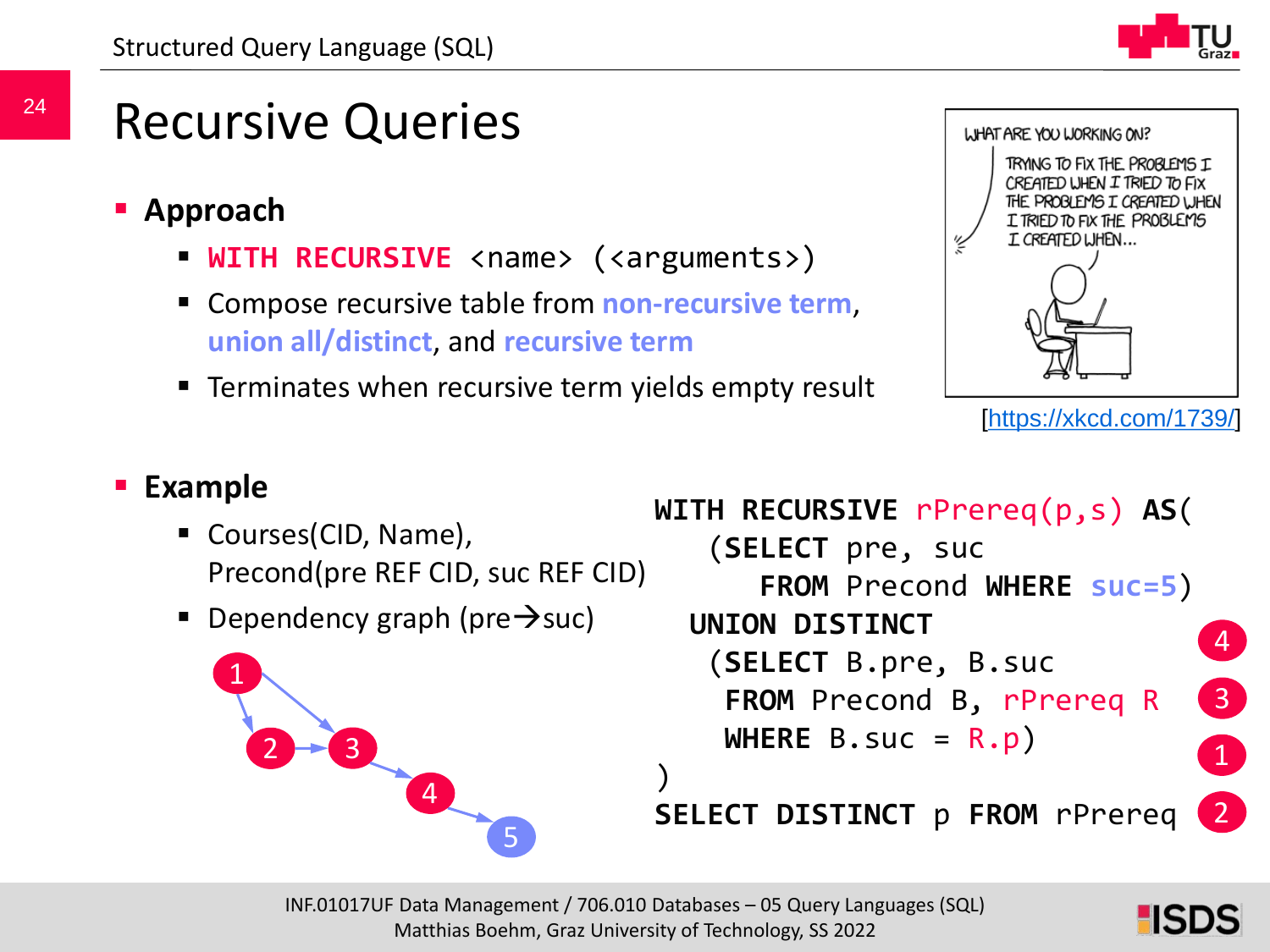

### Procedures and Functions

- **Overview Procedures and Functions**
	- **Stored programs, written in PL/pgSQL** or other languages
	- **Control flow (loops, branches) and SQL queries**

```
 (Stored) Procedures
```
- Can be called standalone via **CALL** <proc name>(<args>);
- **Procedures return no outputs**

### **Functions**

- Can be called standalone or inside queries
- Functions are value mappings
- Table functions can return sets of records with multiple attributes

```
CREATE PROCEDURE prepStud(a INT)
LANGUAGE PLPGSQL AS $$
BEGIN
   DELETE FROM Students;
   INSERT INTO Students 
      SELECT * FROM NewStudents;
END; $$;
```

```
CREATE FUNCTION sampleProp(FLOAT)
   RETURNS FLOAT
   AS 'SELECT $1 * (1 - $1);'
   LANGUAGE SQL;
```
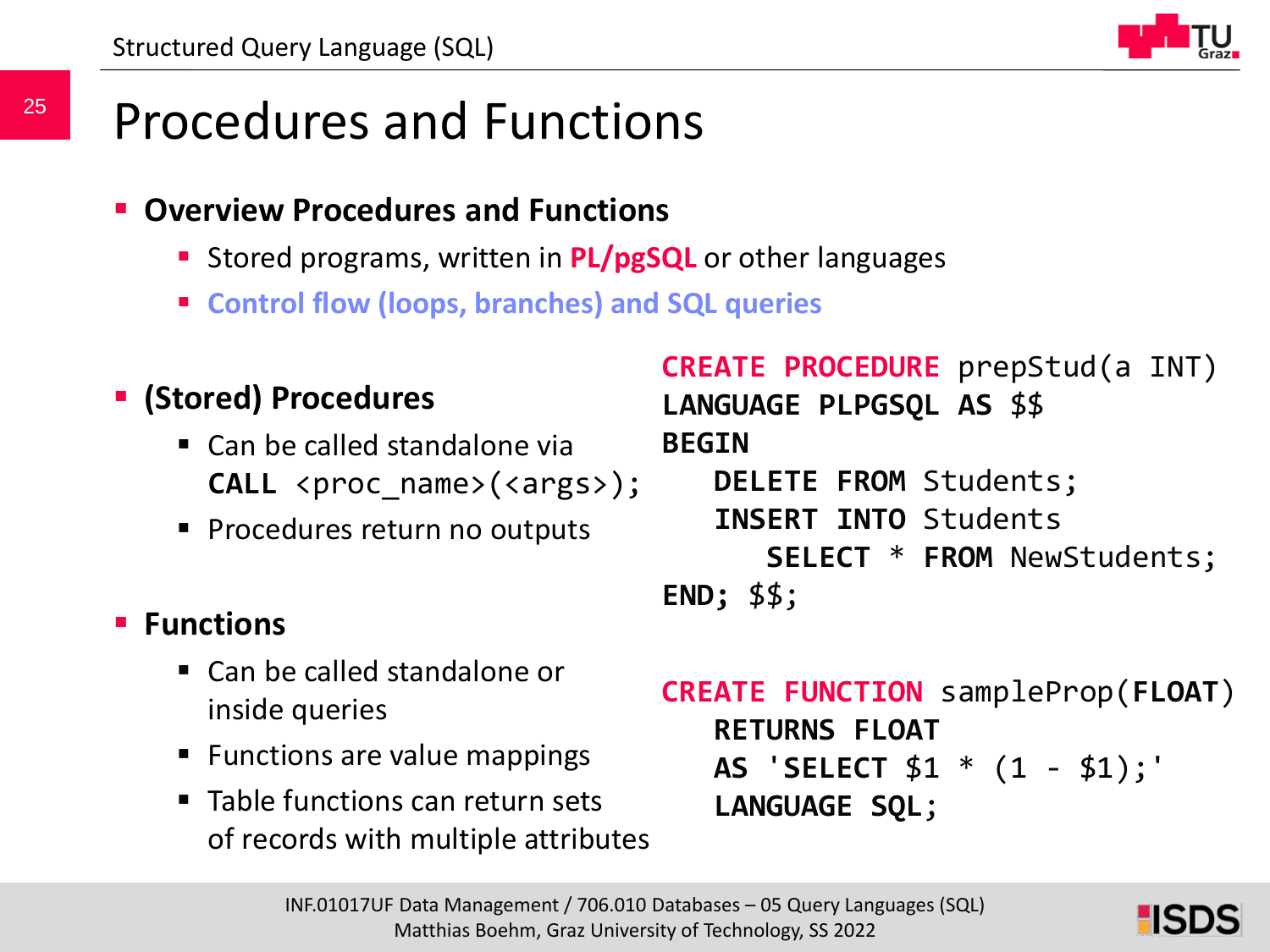

### **Triggers**

#### **Overview Trigger**

- Similar to stored procedure but register ON INSERT, DELETE, or UPDATE
- Allows complex check constraints and active behavior such as replication, auditing, etc (good and bad)

|                   | " Trigger CREATE TRIGGER <triggername></triggername>             |                  |
|-------------------|------------------------------------------------------------------|------------------|
| <b>Template</b>   | BEFORE   AFTER   INSTEAD OF                                      |                  |
|                   | DELETE   (UPDATE OF <column list="">)<br/><b>INSERT</b></column> | <b>Event</b>     |
|                   | ON <tablename></tablename>                                       |                  |
|                   | [REFERENCING <old alias="" list="" new="">]</old>                |                  |
|                   | [FOR EACH {ROW   STATEMENT}]                                     | <b>Condition</b> |
|                   | [WHEN ( <search condition="">)]</search>                         |                  |
|                   | <sql procedure="" statement=""></sql>                            |                  |
| Not supported in  | <b>BEGIN ATOMIC</b>                                              | <b>Action</b>    |
| PostgreSQL        | $\{\langle \text{SQL Procedure statement} \rangle\} \dots$       |                  |
| (need single UDF) | <b>END</b>                                                       |                  |

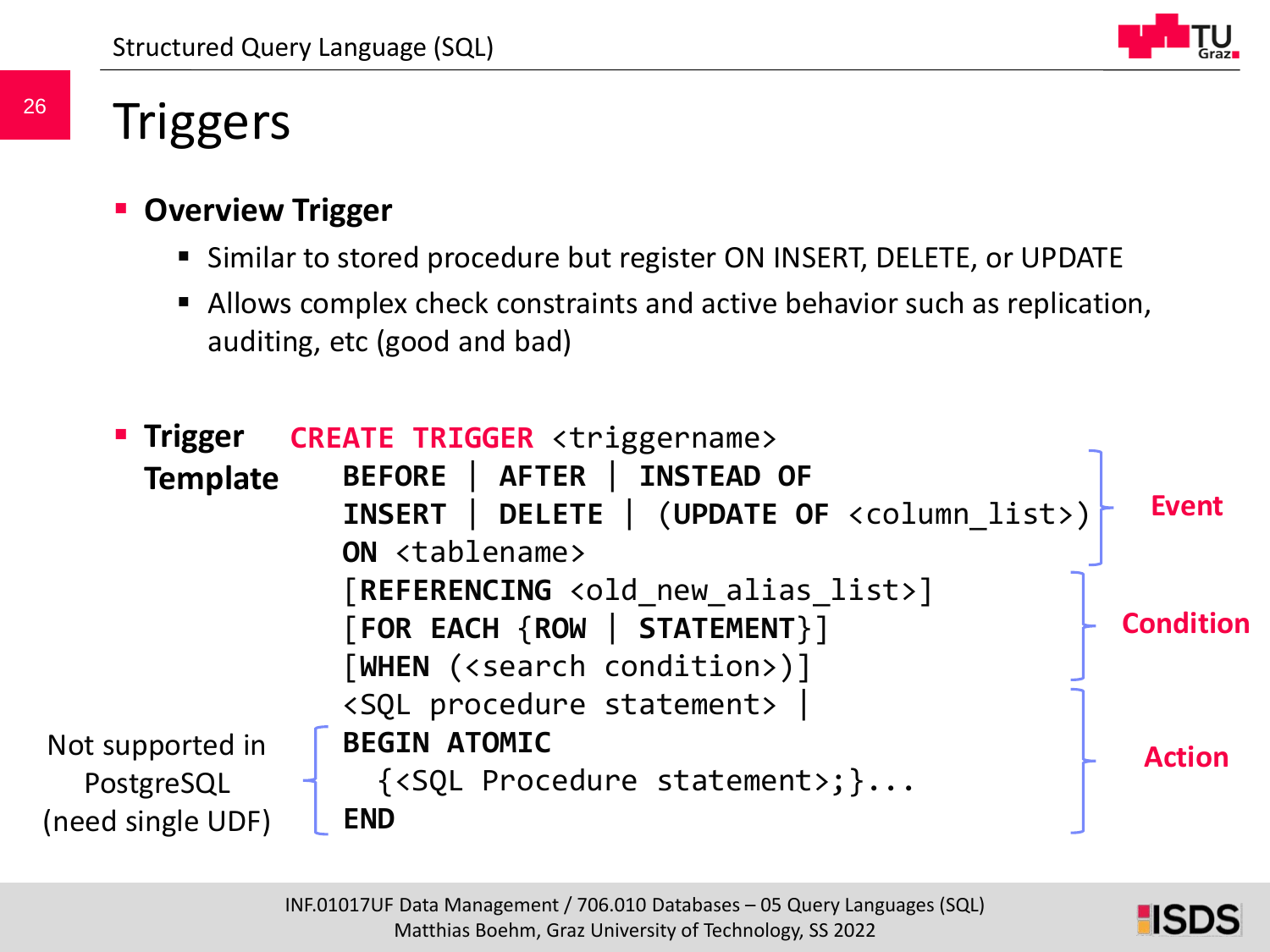

### Views and Authorization

#### **E** Creating Views

- **Create a logical table from a query**
- **Inserts can be propagated back to** base relations only in special cases
- **Allows authorization** for subset of tuples

#### **Access Permissions Tables/Views**

- **Grant** query/modification rights on database objects for specific users, roles
- **Revoke** access rights from users, roles (recursively revoke permissions of dependent views via **CASCADE**)

**CREATE VIEW** TeamDM **AS SELECT** \* **FROM** Employee E, Employee M **WHERE** E.MgrID = M.EID **AND** M.login = 'mboehm';

#### **GRANT SELECT**

**ON TABLE** TeamDM **TO** mboehm;

#### **REVOKE SELECT**

**ON TABLE** TeamDM **FROM** mboehm;

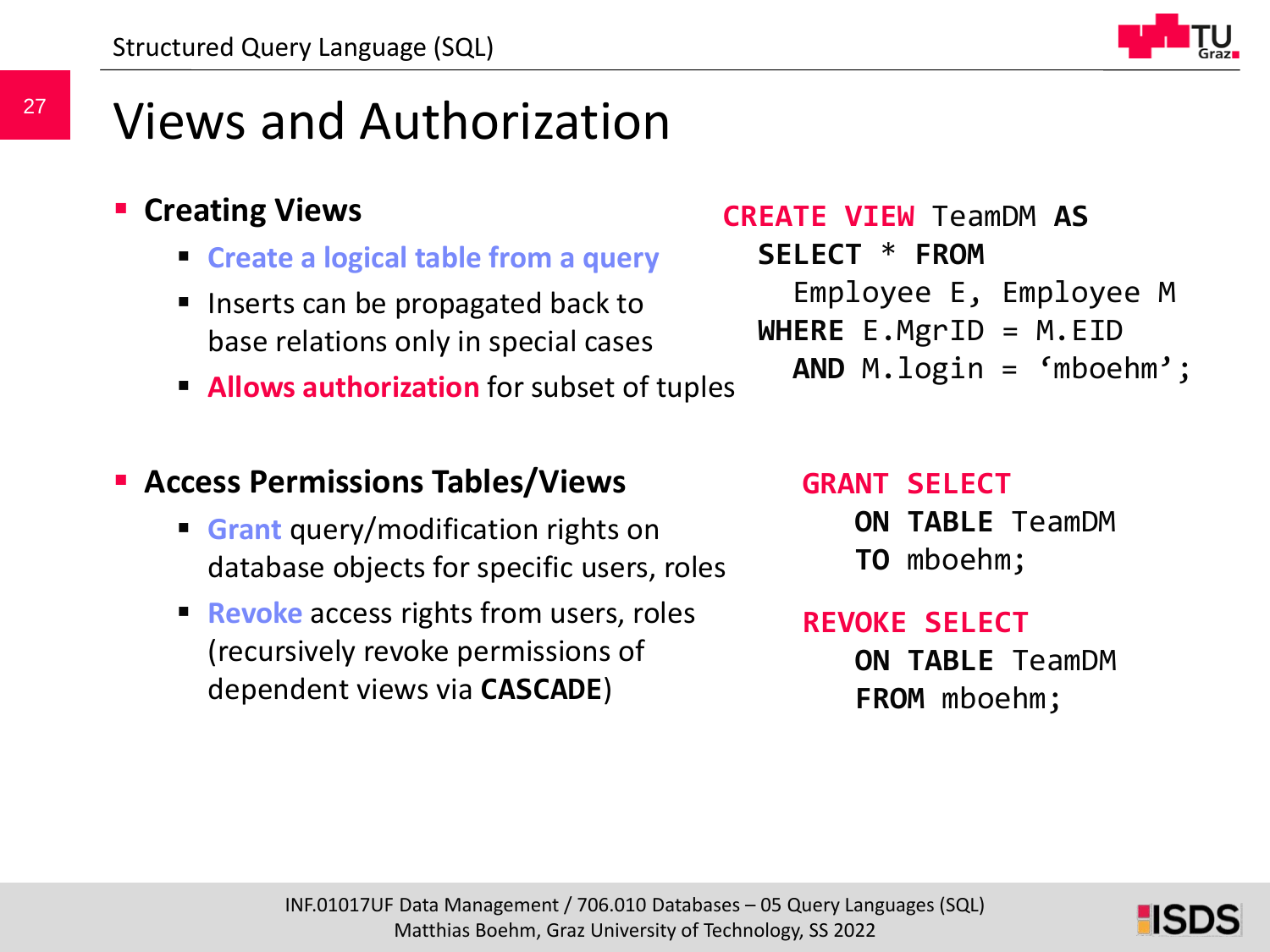### Beware of SQL Injection

**Problematic SQL String Concatenation** 

```
INSERT INTO Students (Lname, Fname)
  VALUES (""+ @lname +"',""+ @fname +"');";
```
### **Possible SQL-Injection Attack**



[\[https://xkcd.com/327/](https://xkcd.com/327/)]

**INSERT INTO** Students (Lname, Fname) **VALUES** ('Smith','Robert'); **DROP TABLE** Students; **--');**

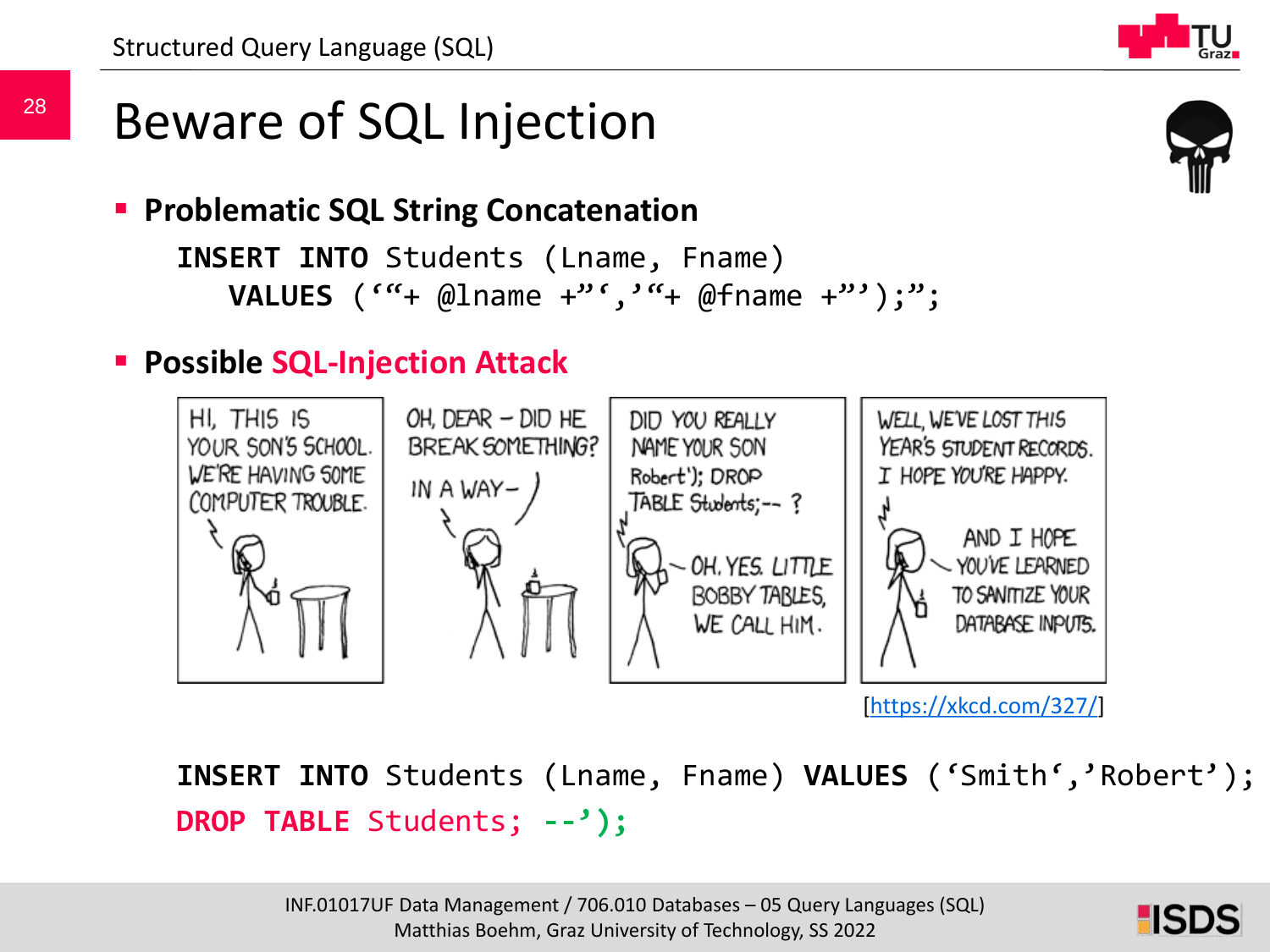

# Other Query Languages (XML, JSON)

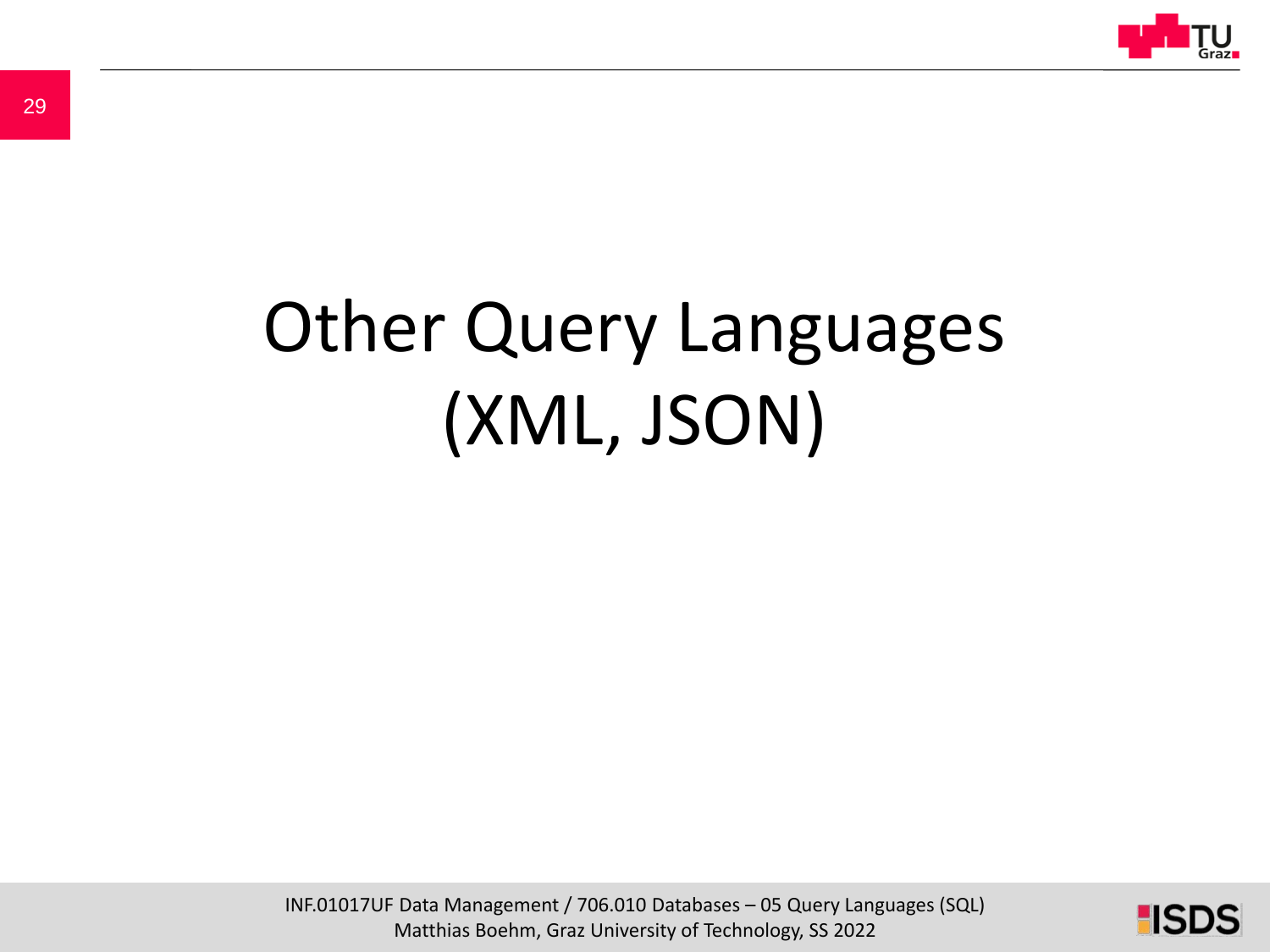

### No really, why should I care?

- **Semi-structured XML and JSON**
	- **Self-contained documents** for representing nested data
	- **Common data exchange formats** without redundancy of flat files
	- Human-readable formats  $\rightarrow$  often used for SW configuration
- **Goals**
	- **Awareness of XML and JSON** as data models
	- Query languages and embedded querying in SQL

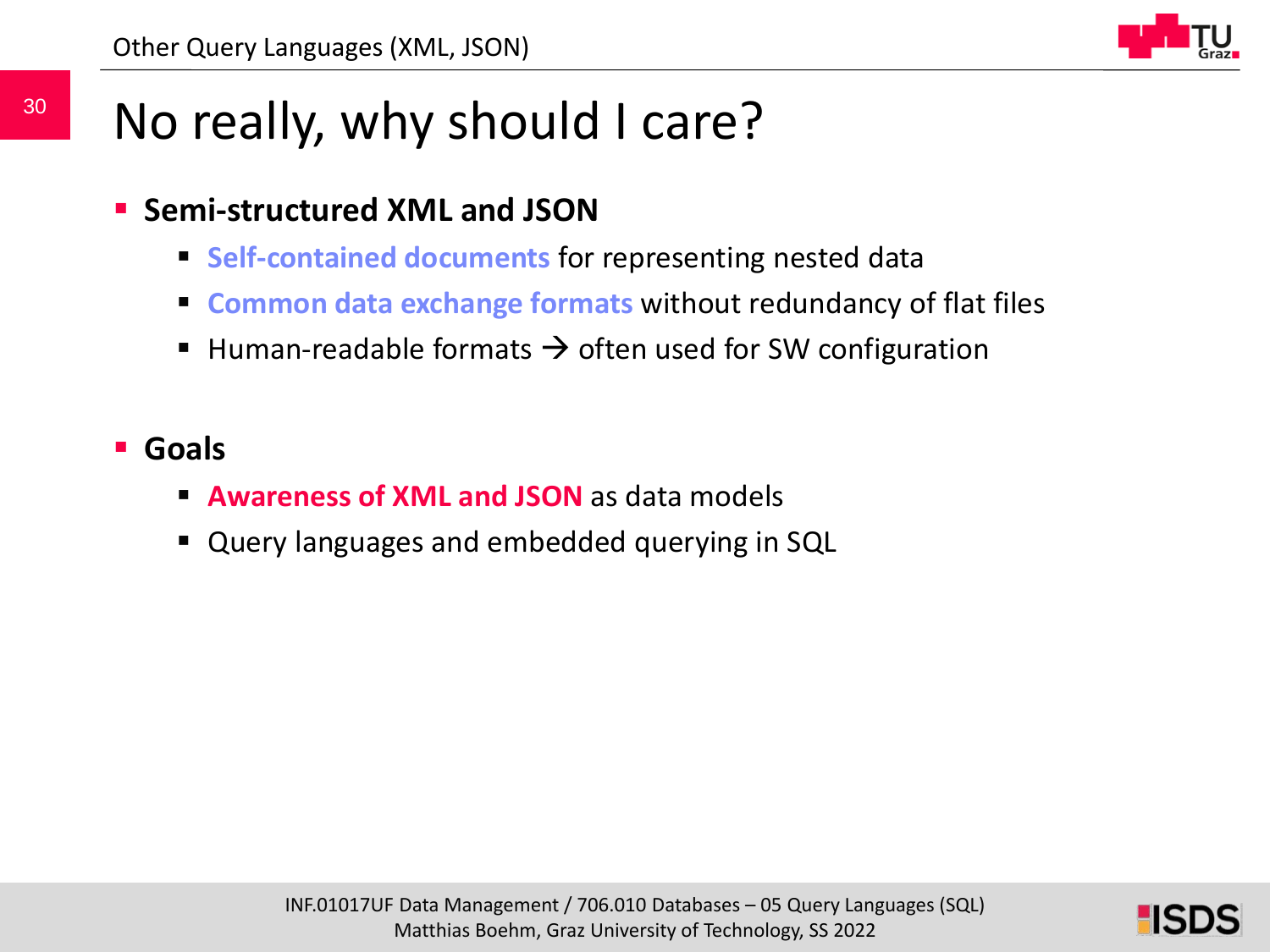

## XML (Extensible Markup Language)

#### **E** XML Data Model

- Meta language to define specific **exchange formats**
- Document format for **semi-structured data**
- Well formedness
- XML schema / DTD

```
<?xml version="1.0" encoding="UTF-8"?>
<data>
 <student id="1">
    <course id="INF.01017UF" name="DM"/>
    <course id="706.550" name="AMLS"/>
 </student>
 <student id="5">
    <course id="706.520" name="DIA"/>
 </student>
</data>
```
**XPath** (XML Path Language)

/data/student[@id='1']/course/@name

- Query language for **accessing collections of nodes** of an XML document
- Axis specifies for ancestors, descendants, siblings, etc

 $\mathsf{r}$ "AMLS"

- **XSLT** (XML Stylesheet Language Transformations)
	- Schema mapping (transformation) language for XML documents

#### **XQuery**

" Query language to extract, transform, and analyze XML documents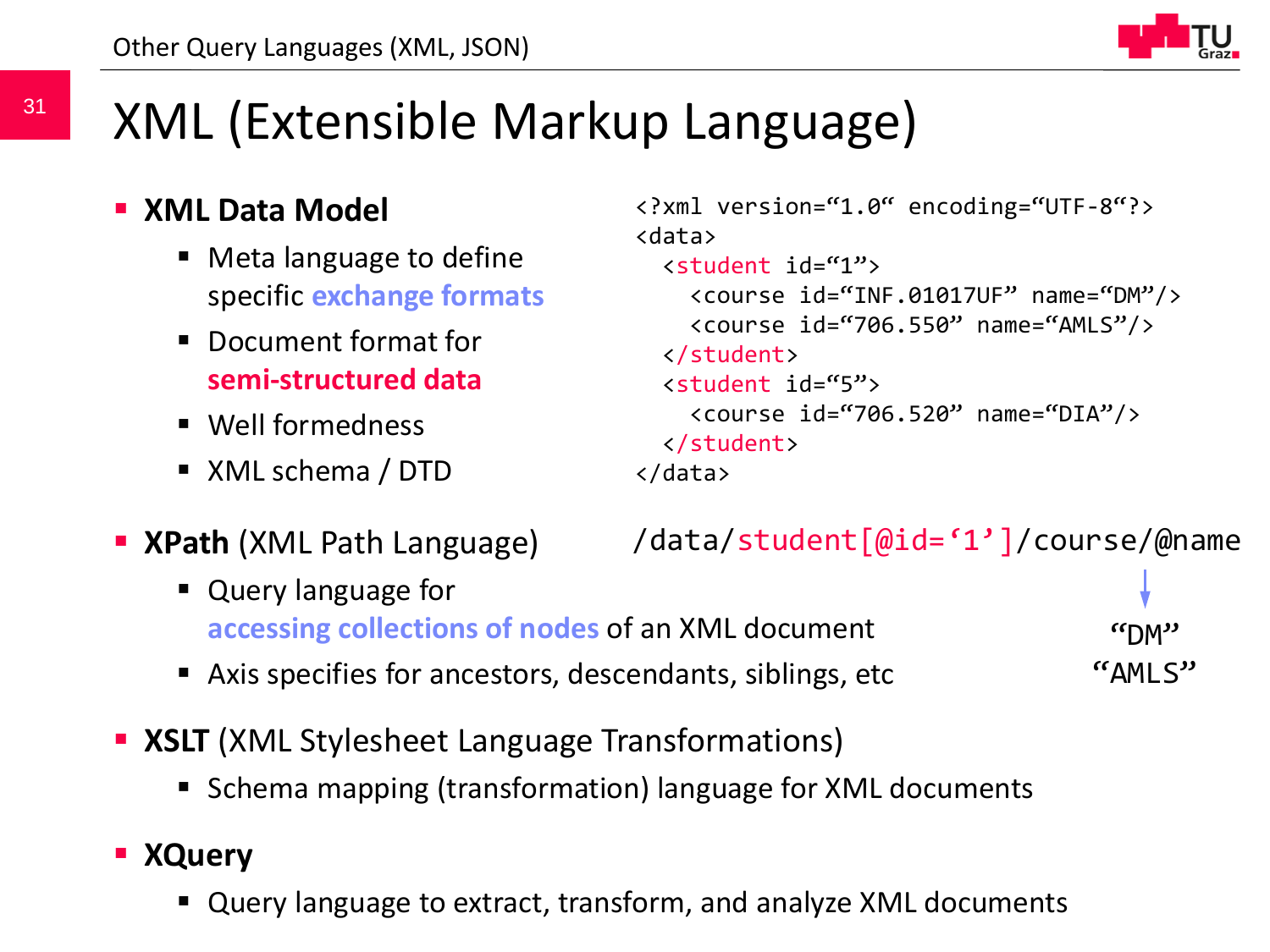

## XML in PostgreSQL, cont.

#### **Overview XML in PostgreSQL**

- Data types **TEXT** or **XML** (well-formed, type-safe operations)
- **ISO/IEC 9075-14 XML-related specifications (SQL/XML)**

### **E** Creating XML

- Various **built-in functions** to parse documents, and create elements/attributes
- XMLPARSE(<xml document>)  $\rightarrow$  **XML type**
- XMLELEMENT / XMLATTRIBUTES

#### **Processing XML**

- **Execute XPath expressions on XML types**
- XMLEXIST with **XPath instead of XQuery**
- XPATH with optional namespace handling

**INSERT INTO** Students

(Fname,Lname,Doc) **VALUES**('John','Smith', **xmlparse**(<source\_doc>));

**SELECT** Fname, Lname, **xpath**('/student/@id',Doc) **FROM** Students

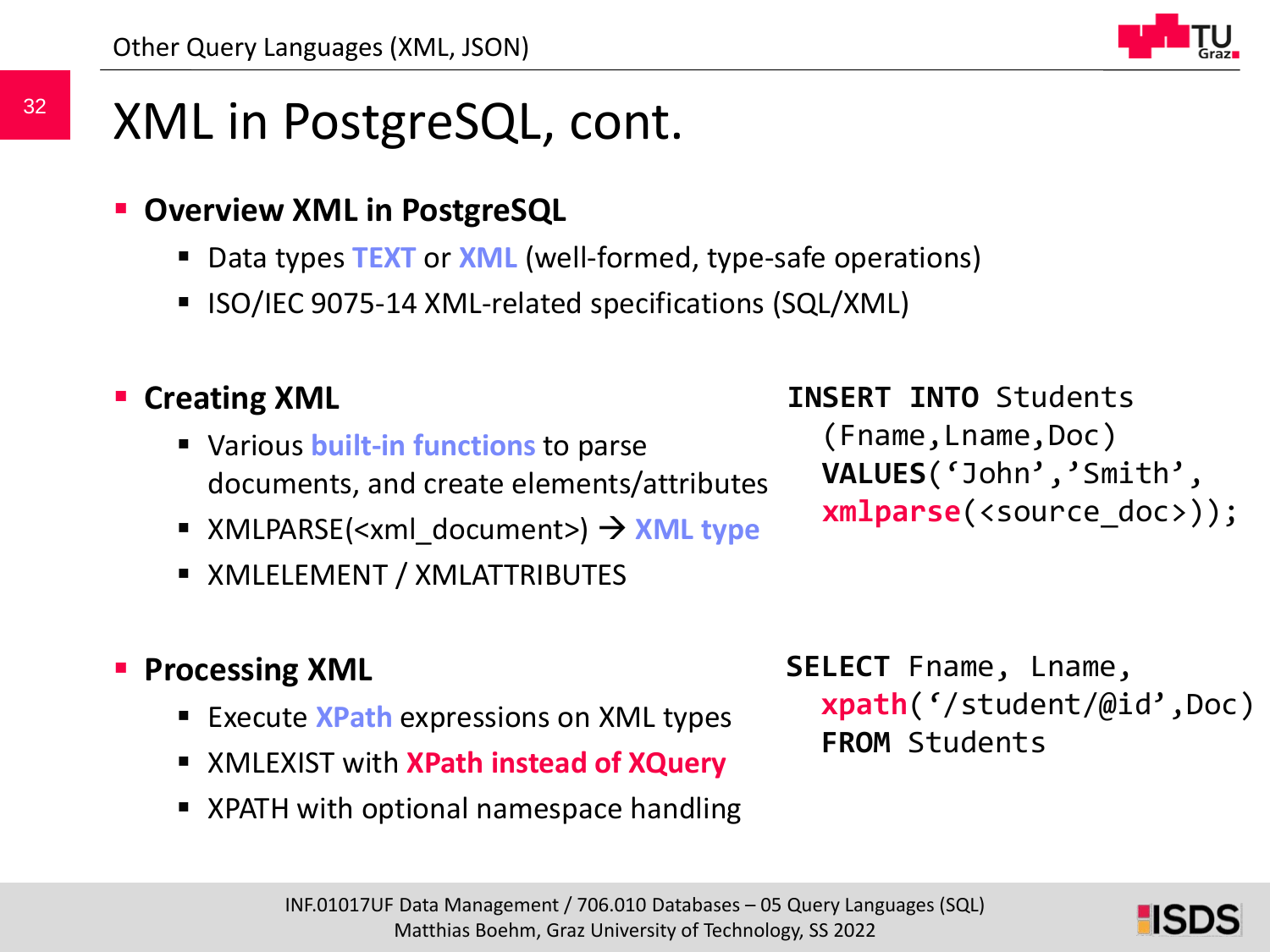### JSON (JavaScript Object Notation)

- **JSON Data Model**
	- Data exchange format for **semi-structured data**
	- **Not as verbose as XML** (especially for arrays)
	- Popular format (e.g., Twitter)

### **Query Languages**

- **Most common: libraries** for tree traversal and data extraction
- **JSONiq:** XQuery-like query language
- **JSONPath:** XPath-like query language

```
{"students:"[
  {``id": 1, "course" : }{"id":"INF.01017UF", "name":"DM"}, 
    {"id":"706.550", "name":"AMLS"}]},
 {"id": 5, "courses":[
    {"id":"706.520", "name":"DIA"}]},
]}
```
#### **JSONiq Example:**

declare option jsoniq-version "…"; for \$x in collection("students") where \$x.id lt 10 let  $\$c := count(\$x.courses)$ return {"sid":\$x.id, "count":\$c}

[<http://www.jsoniq.org/docs/JSONiq/html-single/index.html>]

[Ingo Müller, Ghislain Fourny, Stefan Irimescu, Can Berker Cikis, Gustavo Alonso: Rumble: Data Independence for Large Messy Data Sets. **PVLDB 2020**, <https://github.com/RumbleDB/rumble>]





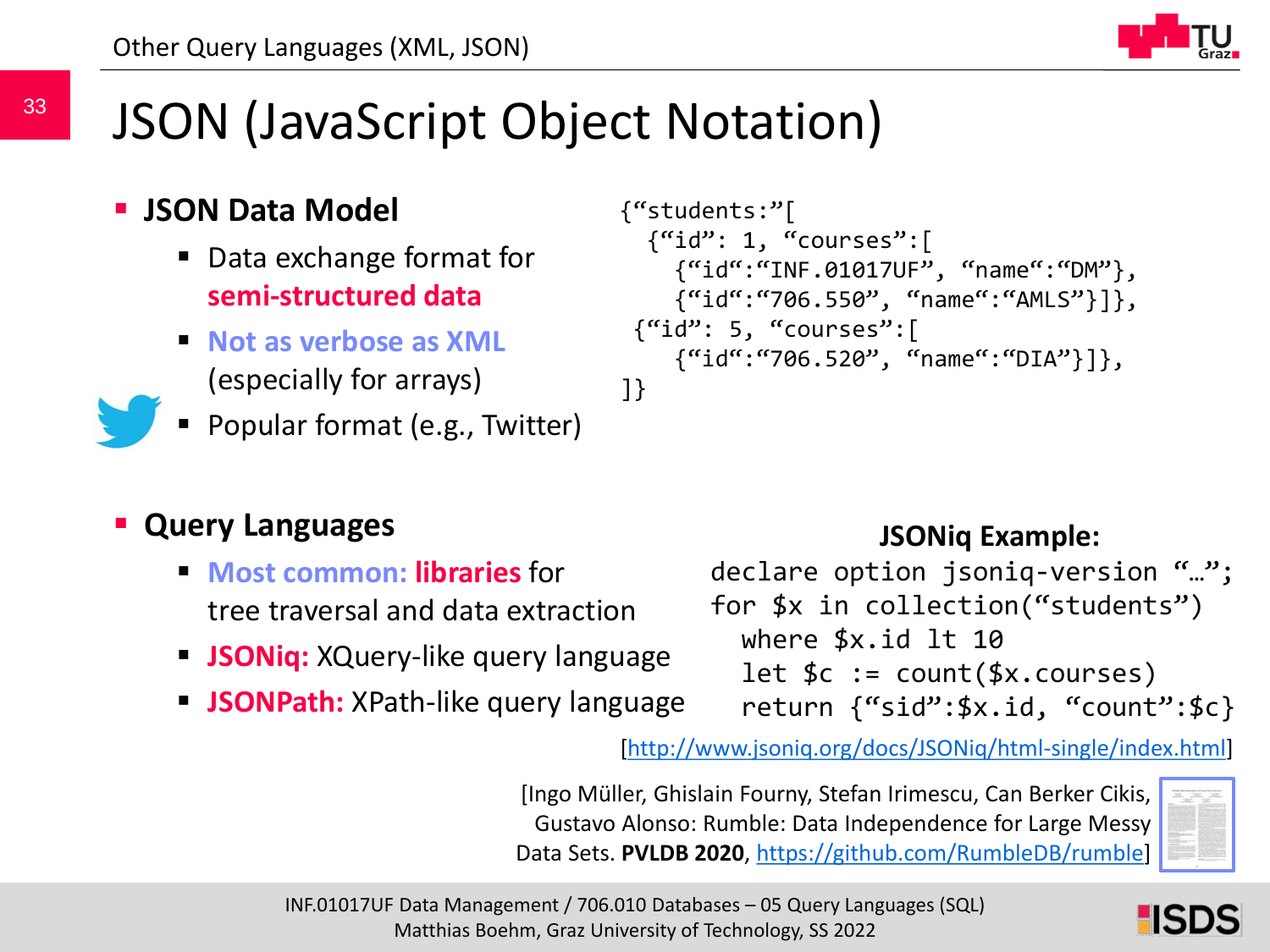

## JSON in PostgreSQL, cont.

#### **Overview JSON in PostgreSQL**

- Alternative data types: **JSON** (text), **JSONB** (binary, with restrictions)
- Implements RFC 7159, built-ins for conversion and access

#### **E** Creating JSON

■ Built-in functions for creating JSON from tables and tables from JSON input

### **Processing JSON**

- Specialized operators for **tree traversal and data extraction**
- **-> operator:** get JSON array element/object
- **->> operator:** get JSON array element/object as text
- Built-in functions for extracting json (e.g., json each)



**SELECT row\_to\_json**(t) **FROM** (**SELECT** Fname, Lname

**FROM** Students) t

**SELECT** Fname, Lname, **Doc->students->>id FROM** Students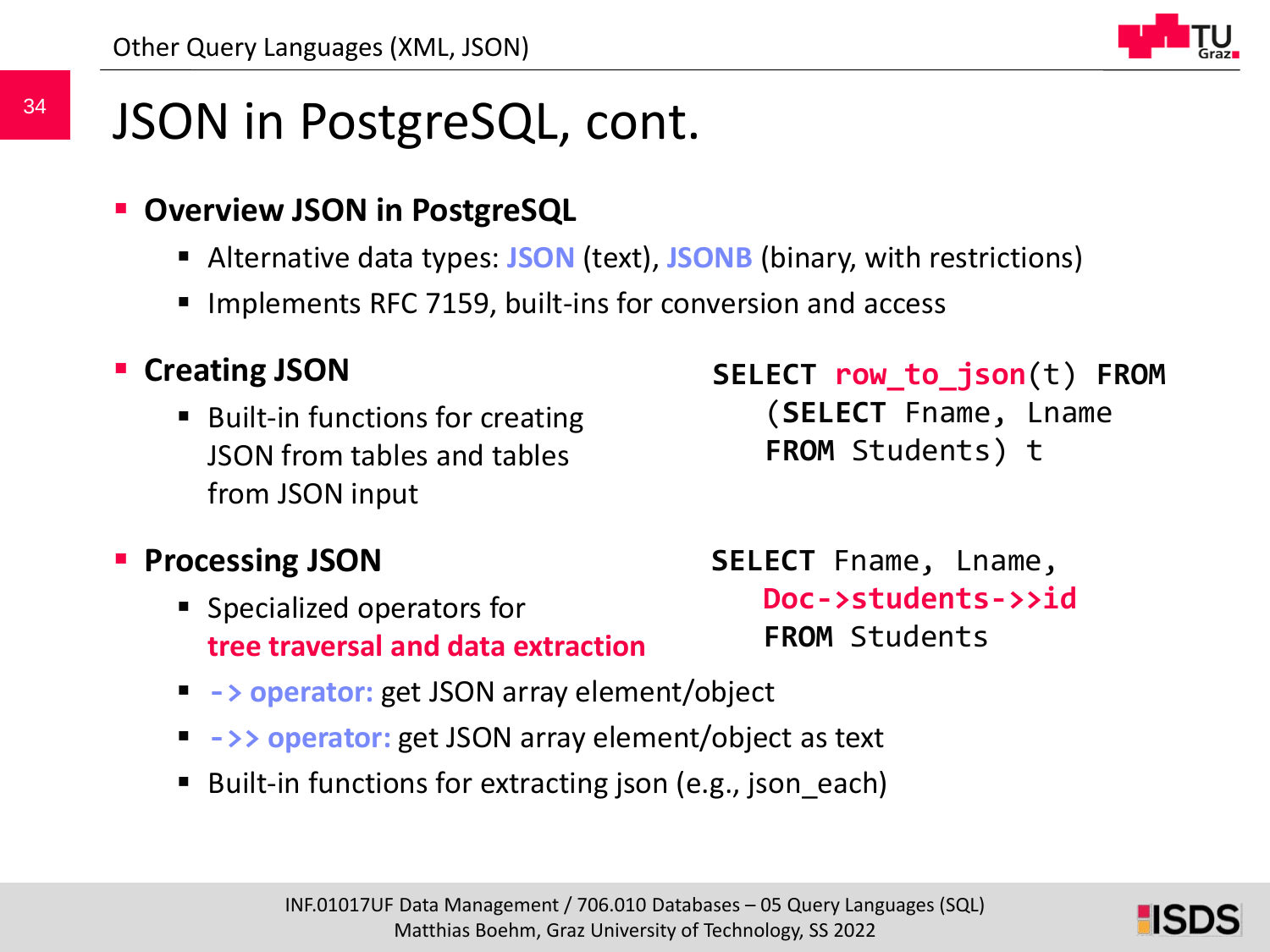

## Exercise 2: Query Languages and APIs

[https://mboehm7.github.io/teaching/ss22\\_dbs/](https://mboehm7.github.io/teaching/ss22_dbs/02_ExerciseQueriesAPIs.pdf) 02 ExerciseQueriesAPIs.pdf

Published: **Apr 03, 2022** (data cleaning / ref solutions already completed) Deadline: **May 03, 2022**

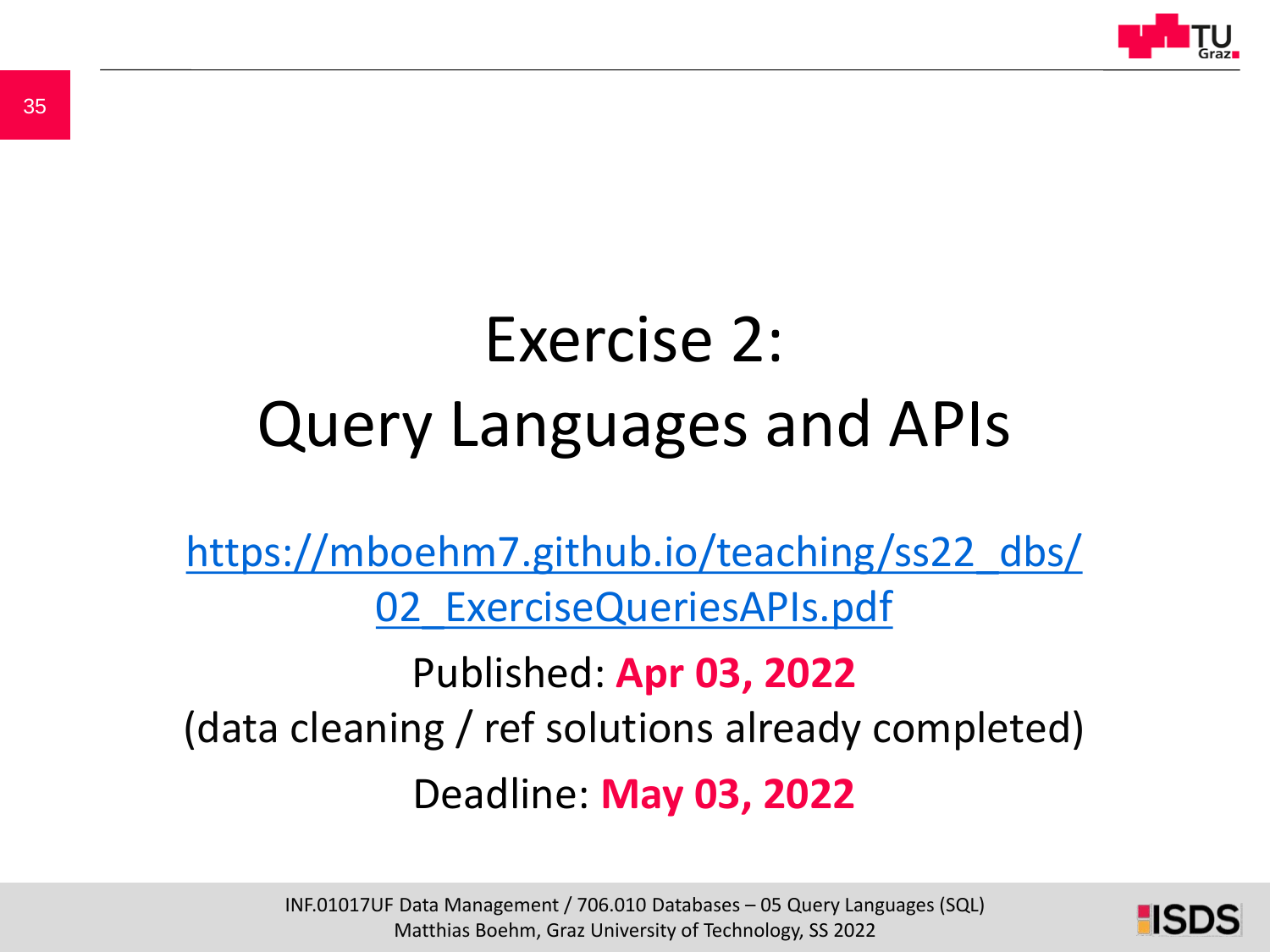### Exercises: Graz Districts

#### **Dataset**

- Graz districts, streets, schools, universities, population counts by age and country (to be cleaned and prepared  $\rightarrow$  Ex 02)
- **Clone or download your copy from** <https://github.com/tugraz-isds/datasets.git>
- Find CSV files in <datasets>/districts\_graz

#### **Exercises**

- **01** Data modeling (relational schema)
- **02** Data ingestion and SQL query processing
- **03** Physical design tuning, query processing, and transaction processing
- **04** Large-scale data analysis (distributed query processing and ML model training – anomalies?)



| data.gv.at - Open Data Osterroich                |                                                                                           | Open Data Days 2022 am 3, und 4, März 2022                 |
|--------------------------------------------------|-------------------------------------------------------------------------------------------|------------------------------------------------------------|
|                                                  |                                                                                           | Startseite Daten * Dokumente * Ariwendungen * Infos * News |
| Katalog                                          |                                                                                           |                                                            |
|                                                  | die Grazer Bevölkerung nach Bezirk und Staatsangehörigkeit_lcd3                           |                                                            |
|                                                  | die anwesende Grazer Bevölkerung (- Haupt- und Nebenwohnsitze gesamt) nach Bezirk und     | Veröffentlichende Organisation bzw. Person                 |
| Staatsangehörigkeit nach Ländercode LCD3         |                                                                                           | Stadt Graz                                                 |
| Daten und Ressourcen                             |                                                                                           | Kategorie -                                                |
|                                                  | die anwesende Grazer Bevoeikerung (- Haupt- und Nebenwohnsitze gesamt) nach Bezirk und    | the Bevölkerung                                            |
|                                                  | Staatsangehoerigkeitcode (LCD 3) beginnend mit dem 1.1.2006 NSVI                          |                                                            |
|                                                  | <b>O</b> Mehr Information<br><b>LE</b> Zur Resocurce                                      | Schlagworte -                                              |
|                                                  | ueberblick ueber die Grazer Boyoelkerung nach Bezirk und Staatsangehoerigkeitcode (LCD 3) | bevoelkerung                                               |
|                                                  | <b>O</b> Mchr Information<br><b>CF Zur Fiersscurce</b>                                    | <b>API - Link zu allen Metadaten</b>                       |
| beginnend mit dem 1.1.2014 From                  |                                                                                           |                                                            |
| Datenverantwortliche Stella                      | http://www.graz.at/praesicialabteilung                                                    | /api/3/action                                              |
| Kontaktseite der<br>datenverantwortlichen Stelle | http://www.graz.at/praesicialabteilung                                                    | /package_show?id=5b594427-2363-47a9-<br>a073-832b6bd5c75c  |
| Datenverantwortliche Stelle                      | statistik@stadt.graz.at                                                                   |                                                            |
| - E-Mailkontakt                                  |                                                                                           | <b>RSS-Feeds für Stadt Graz</b>                            |
| Veröffentlichende Stelle<br>ö.                   | Stach Graz                                                                                | geänderte Datensätze                                       |
| Voröffentlichende Stelle-<br>n.                  | ogd@stact.graz.at                                                                         |                                                            |
| E-Malikontakt                                    |                                                                                           | Letzte Anderung                                            |
| Lizonz<br>$\mathbf{u}$                           | Creative Commons Namensnennung 4.0 International                                          | 29.07.2020 17:04:05                                        |
| <b>Lizenz Zitat</b><br>iú.                       | Stact Graz - data graz gr.at                                                              | Sprachauswahl -                                            |
| Link zur Lizenz<br>u,                            | https://creativecommons.org/licenses/by/4.0/deed.de                                       |                                                            |
| Attributbeschreibung<br>w.                       | Stichtag Bezirkszahl; Bezirksname; Staatsbuergerschaft_icd_3;Anz                          | Maschinelle Übersetzung am European Data                   |
| ۰<br>Geographische                               | ahl Personen<br>Graz                                                                      | Fortal<br>Dautsch (de)<br>√⊌                               |
| Abdeckung/Lage                                   |                                                                                           |                                                            |
| Geographische Ausdehnung v                       | WGS84: POLYGON (15.349914.47.012595, 15.534402                                            |                                                            |
|                                                  | 47.135208)                                                                                |                                                            |
| Zeitliche Ausdehnung<br>G.                       | 01.01.2006.01:00:00                                                                       |                                                            |
| (Anfang)                                         |                                                                                           |                                                            |
| Zeitliche Ausdehnung<br>w                        | 01.01.2016 01:00:00                                                                       |                                                            |
| (Encode)                                         |                                                                                           |                                                            |
| Datum des<br>٠                                   | 29.07.2020 17:04:05                                                                       |                                                            |
| Metadatensatzes<br>Aktualisierungszyklus<br>u.   | quartalsweise                                                                             |                                                            |
| Datenqualität/Herkunft<br>u.                     | Datenabzug aus dem ZMR (dem zentralen Melderegister) ab                                   |                                                            |
|                                                  | 1.1.2006                                                                                  |                                                            |
| Kategorie<br>iü.                                 | Bevölkerung                                                                               |                                                            |
| Bozeichnung der<br>a                             | <b>DGD Austria Metadata 2.1</b>                                                           |                                                            |
| Metadatenstruktur                                |                                                                                           |                                                            |
| ٠<br>Sarache des                                 | ger/deu Deutsch                                                                           |                                                            |
| Metadatensatzes                                  |                                                                                           |                                                            |
| Character Set Code den<br>٠                      | utfR                                                                                      |                                                            |
| Metadatensatzes                                  |                                                                                           |                                                            |
| Eindeutiger Identifikator<br>٠                   | 5b594427-2363-47a9-a073-832b6bd5c75c                                                      |                                                            |

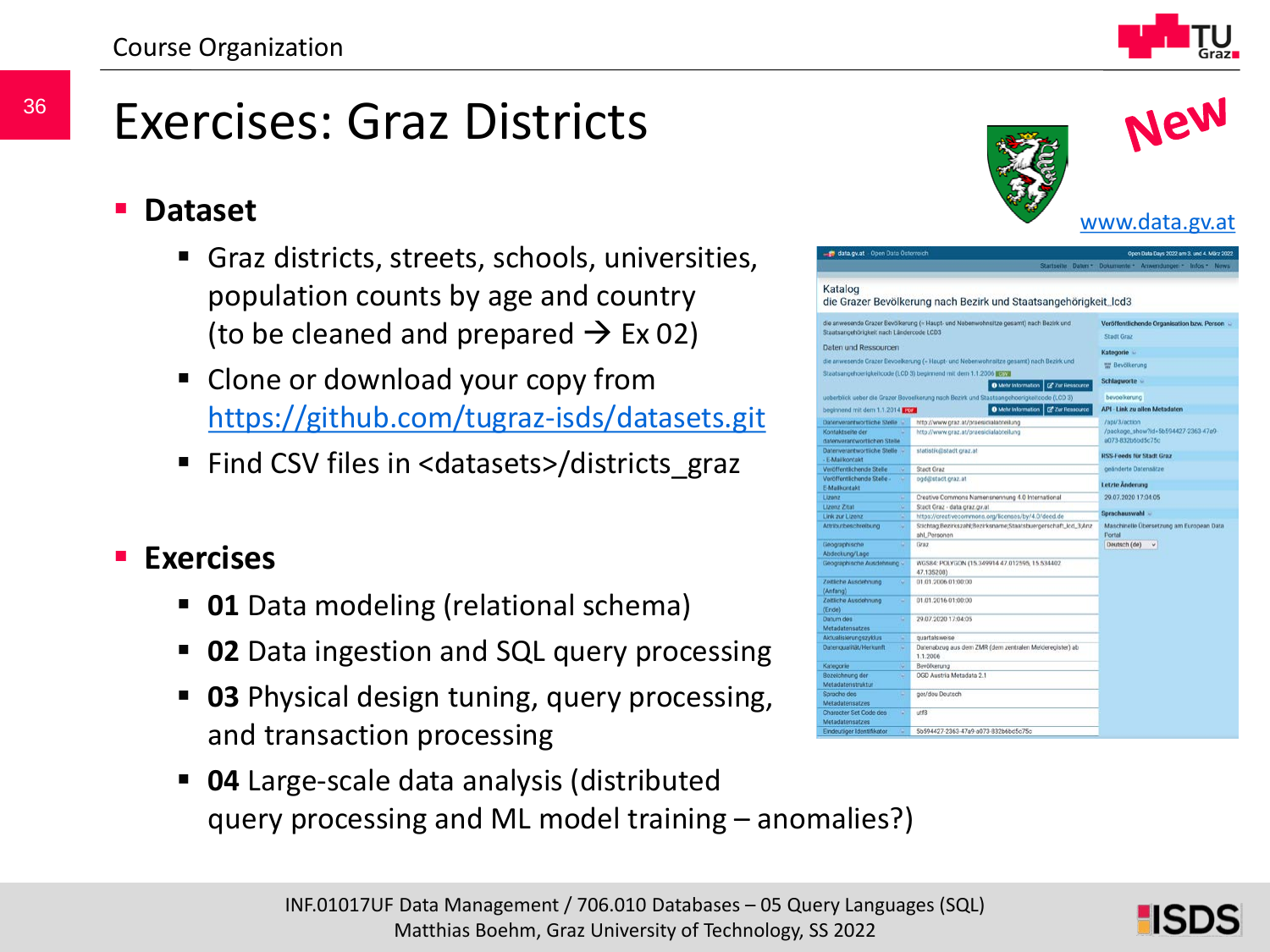### Task 2.1: Schema Creation via SQL (3/25 points)

#### **Schema creation via SQL**

- Relies on lectures **04 Relational Algebra** and **05 Query Languages (SQL)**
- Setup DBMS PostgreSQL, and start pgAdmin (UI), or psql (terminal)
- Docker container w/ basic setup in next days
- Create database db<studentID> and setup relational schema, including primary keys, foreign keys, NOT NULL, UNIQUE

#### **Recommended Schema**

- Feel free to use and submit the provided schema
- **[https://mboehm7.github.io/teaching/ss22\\_dbs/CreateSchema.sql](https://mboehm7.github.io/teaching/ss22_dbs/CreateSchema.sql)**

#### **Partial Results**

• CreateSchema.sql

```
CREATE TABLE PopByCitizenship(
  DKey INT REFERENCES Districts,
  CKey INT REFERENCES Countries,
  PopDate DATE,
  PopCount INT NOT NULL,
  PRIMARY KEY(DKey, CKey, PopDate)
)
```
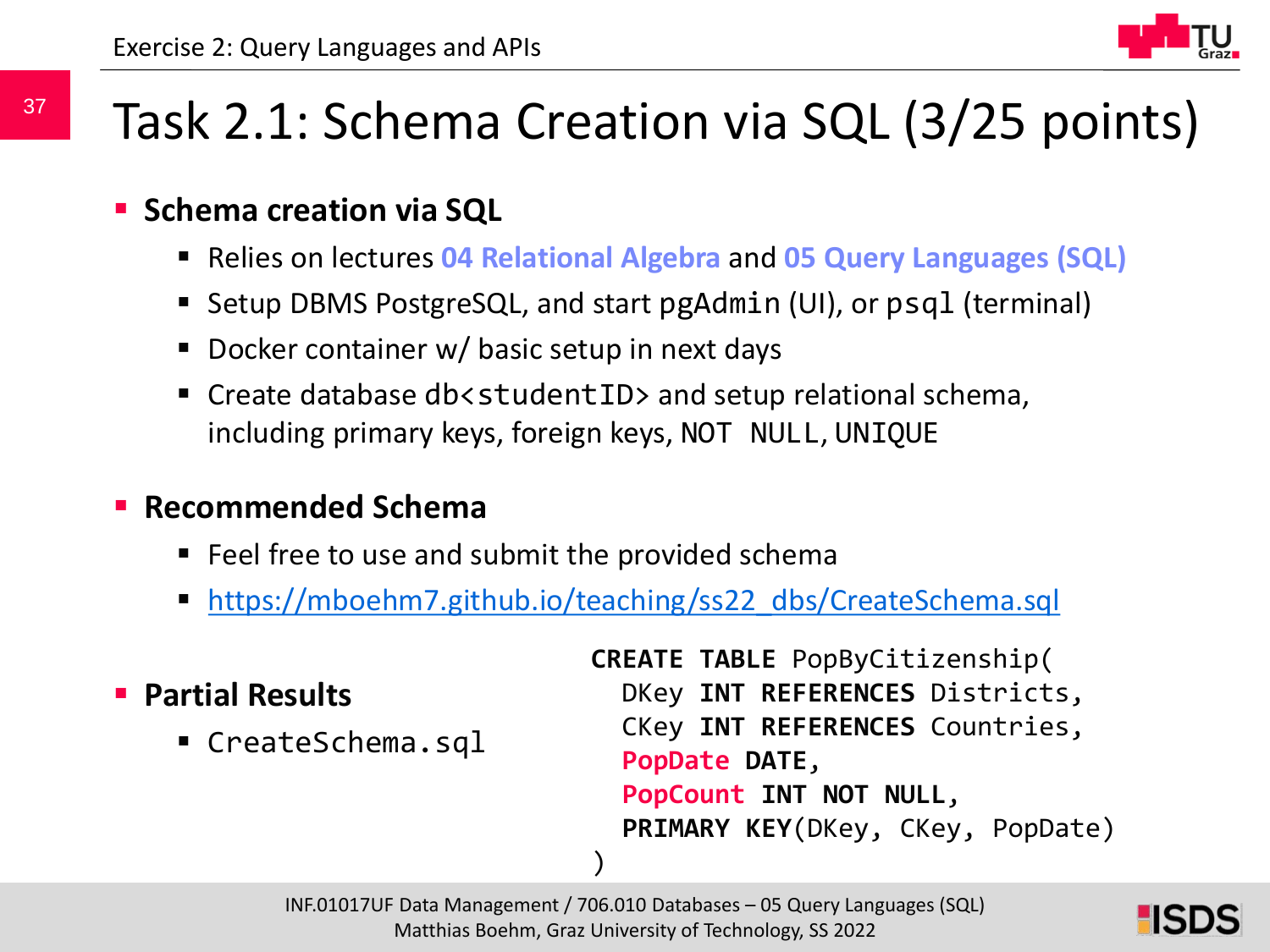### Task 2.2 Data Ingestion via CLI (10/25 points)

#### **Data Ingestion Program via ODBC/JDBC**

- Relies on lectures **05 Query Languages (SQL)** and **06 APIs (ODBC, JDBC)**
- Write a program that performs **deduplication and data ingestion**
- Programming language of your choosing (Python, Java, C#, C++ recommended)
- **P** Data Ingestion Process
	- Data: [https://github.com/tugraz-isds/datasets/tree/master/districts\\_graz](https://github.com/tugraz-isds/datasets/tree/master/districts_graz)
	- Invoke your ingestion program as follows  $\rightarrow$  script to compile and run

**./runIngestData.sh ./Districts.csv ./Institutions.csv ./Streets.csv \ ./PopulationByCitizenship.csv ./PopulationByGender.csv \ <host> <port> <database> <user> <password>** (e.g., localhost 5432 db1234567 postgres postgres)

#### **Partial Results**

- Source code IngestData.<sup>\*</sup>, and
- Script runIngestData.sh

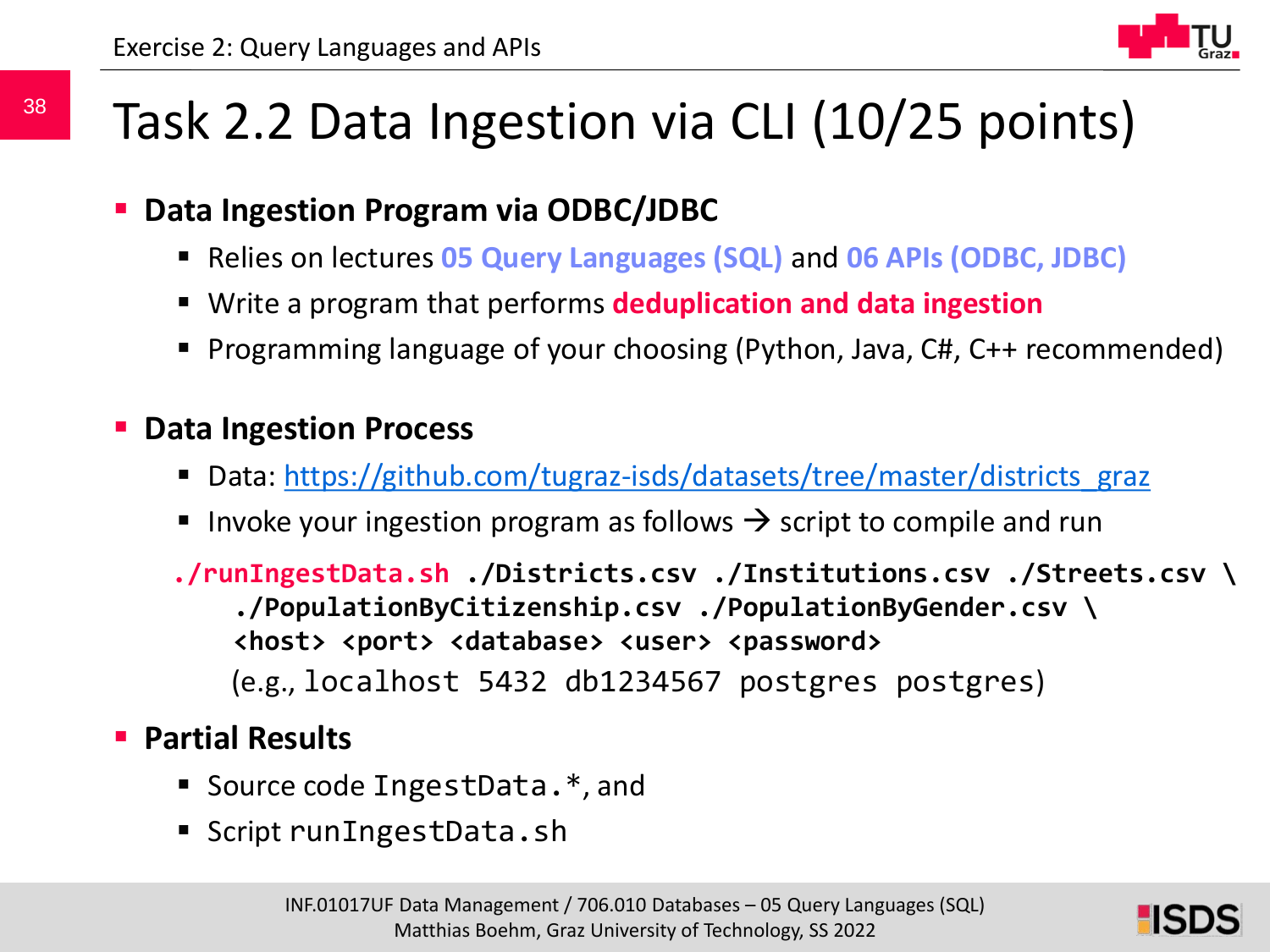### Task 2.3: SQL Query Processing (10/25 points)

#### **SQL Query Processing**

- Relies on lecture **05 Query Languages (SQL)** TODO: this week
- Expected results: [https://mboehm7.github.io/teaching/ss22\\_dbs/Results.zip](https://mboehm7.github.io/teaching/ss22_dbs/Results.zip)

#### **List of Queries**

- **Q01:** Which districts have the postal code 8051? (return Districts.Name)
- **Q02:** Which institutions have an address on Leonhardstrasse? (return Institutions.Name, Addresses.PostalCode, Addresses.StNumber)
- **Q03:** Compute, for each district, its relative area (in percent) of the total Graz area (sum of district areas). (return Districts.Name, relative area)
- **Q04:** Count, for each district, the number of streets that belong entirely to this district(filter out streets that belong to more than one district). (return Districts.Name, Districts.Area, street count; sorted descending by street count)
- **Q05:** How many distinct countries were represented (by people's citizenships) between 2010-01-01 and 2014-12-31 in each district? (return Districts.Name, country count; sorted descending by country count)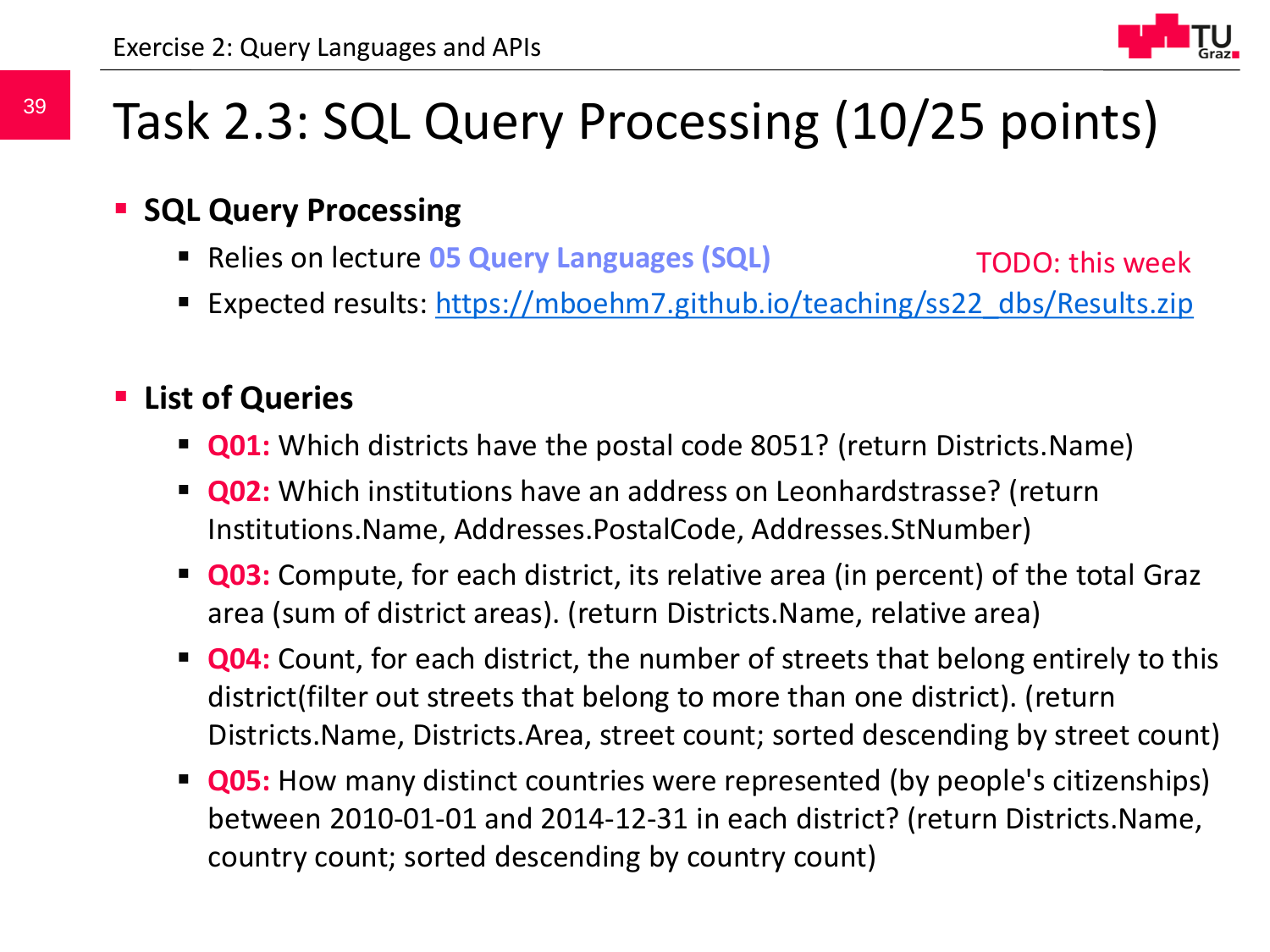

### Task 2.3: SQL Query Processing (10/25 points)

#### **List of Queries, cont.**

- **Q06:** Obtain the population count for all N-EU countries represented in Jakomini as of 2022-01-01? (return Countries.Name, PopByCitizenship.PopCount; sorted descending by PopCount)
- **Q07:** Compute the top-10 countries (by people's citizenship) with the largest absolute change in total population count over time. (return Countries.Name, date maximum, maximum, date minimum, minimum, difference max-min; sorted descending by difference)
- **Q08:** Find all pairs of distinct districts that had at the same date, the same population count of the same gender (e.g. Wetzelsdorf and Strassgang both having 6970 males as of 2008-04-01). (return PByG.Date, Districts.Name 1, Districts.Name 2, PByG.Gender, PByG.PopCount)

#### **Partial Results**

■ SQL Script for each query: Q01.sql, Q02.sql, ..., Q08.sql

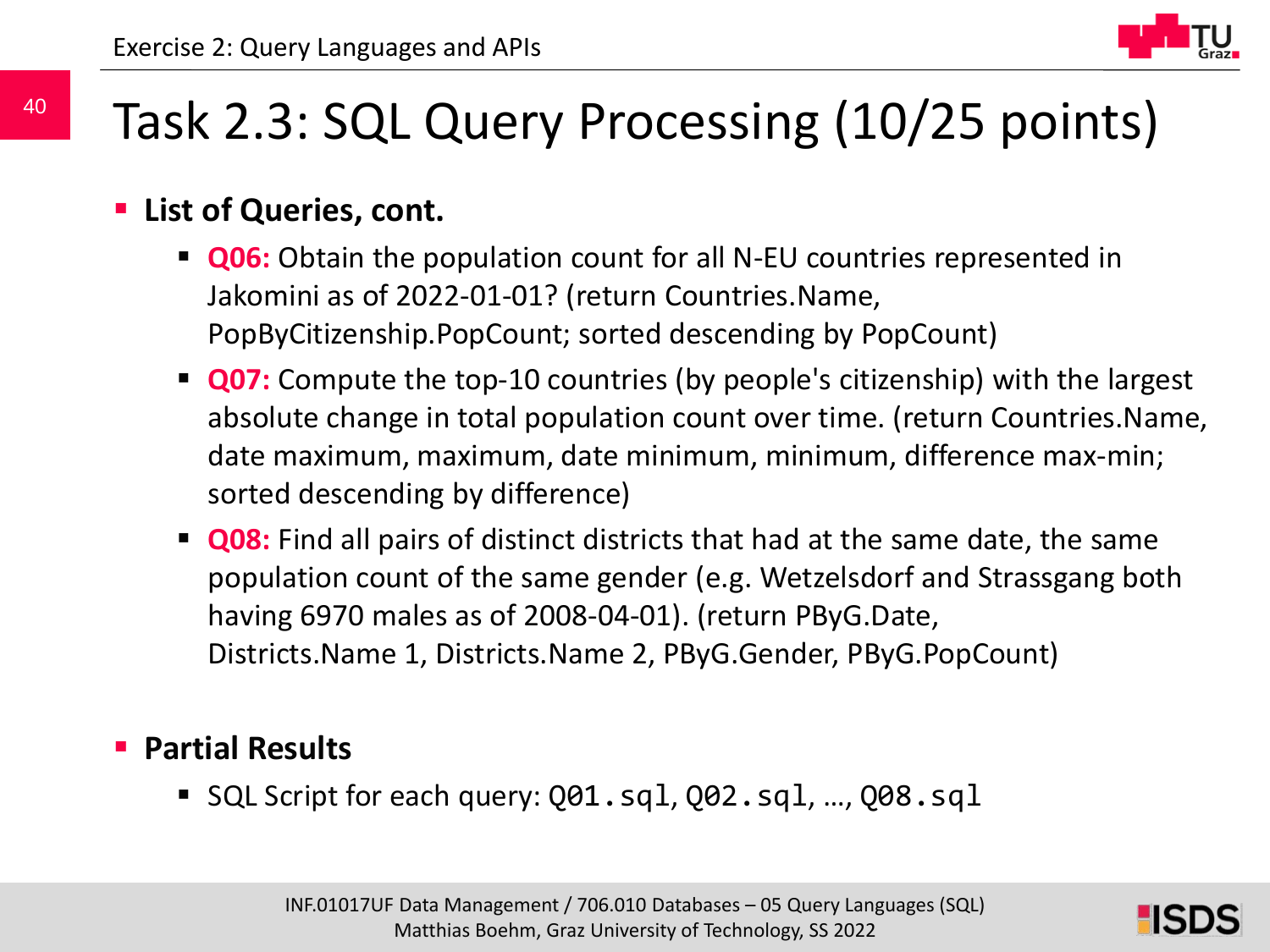## Task 2.4: Query Plans (2/25 points)

#### **Explain Query Plans**

- Relies on lecture **04 Relational Algebra** and **05 Query Languages (SQL)**
- Obtain and **analyze execution plans** of Q06

#### **Example**

```
EXPLAIN VERBOSE
```

```
SELECT L.location, count(*) 
  FROM Participant P, 
       Locale L 
  WHERE P.lid = L.lid
  GROUP BY L.location
  HAVING count(*)>1
```

```
"HashAggregate (...)" // grouping
" Output: l.location, count(*)"
" Group Key: l.location"
" Filter: (count(*) > 1)" // selection
 " -> Hash Join (...)" // join
" Output: l.location" // projection
" Hash Cond: (l.lid = p.lid)"
" -> Seq Scan on Locale l (...)"
" Output: l.lid, l.location"
" \rightarrow Hash (\dots)"
" Output: p.lid" // projection
" -> Seq Scan on Participant p (...)"
" Output: p.lid"
```
#### **Partial Results**

ExplainQ06.sql